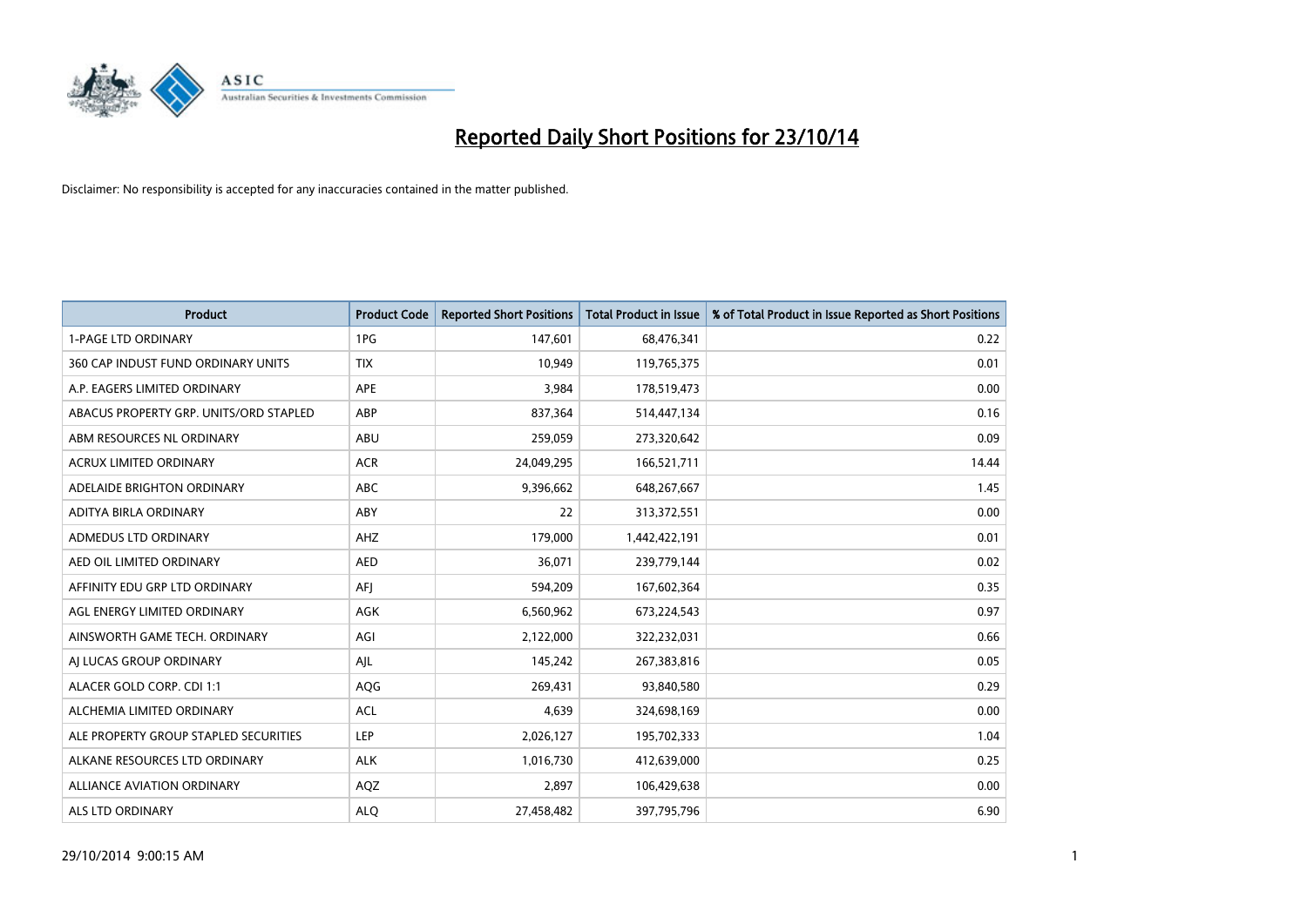

| <b>Product</b>                          | <b>Product Code</b> | <b>Reported Short Positions</b> | <b>Total Product in Issue</b> | % of Total Product in Issue Reported as Short Positions |
|-----------------------------------------|---------------------|---------------------------------|-------------------------------|---------------------------------------------------------|
| ALTIUM LIMITED ORDINARY                 | <b>ALU</b>          | 119,971                         | 129,272,762                   | 0.09                                                    |
| ALUMINA LIMITED ORDINARY                | AWC                 | 56,217,965                      | 2,806,225,615                 | 2.00                                                    |
| AMALGAMATED HOLDINGS ORDINARY           | AHD                 | 5,114                           | 157,898,522                   | 0.00                                                    |
| AMBITION GROUP LTD ORDINARY             | AMB                 | 5,514                           | 67,170,954                    | 0.01                                                    |
| AMCOM TELECOMM, ORDINARY                | AMM                 | 5,917,124                       | 266,399,148                   | 2.22                                                    |
| AMCOR LIMITED ORDINARY                  | <b>AMC</b>          | 5,376,002                       | 1,206,684,923                 | 0.45                                                    |
| AMP LIMITED ORDINARY                    | AMP                 | 15,324,341                      | 2,957,737,964                 | 0.52                                                    |
| ANSELL LIMITED ORDINARY                 | <b>ANN</b>          | 6,266,856                       | 153,111,574                   | 4.09                                                    |
| ANTARES ENERGY LTD ORDINARY             | <b>AZZ</b>          | 103,669                         | 255,000,000                   | 0.04                                                    |
| ANZ BANKING GRP LTD ORDINARY            | ANZ                 | 14,559,251                      | 2,756,627,771                 | 0.53                                                    |
| APA GROUP STAPLED SECURITIES            | APA                 | 15,054,551                      | 835,750,807                   | 1.80                                                    |
| APN NEWS & MEDIA ORDINARY               | <b>APN</b>          | 572,989                         | 1,029,041,356                 | 0.06                                                    |
| AQUARIUS PLATINUM. ORDINARY             | <b>AOP</b>          | 3,029,078                       | 1,465,473,903                 | 0.21                                                    |
| AQUILA RESOURCES ORDINARY               | <b>AQA</b>          | 13,583                          | 411,804,442                   | 0.00                                                    |
| ARAFURA RESOURCE LTD ORDINARY           | <b>ARU</b>          | 2,000                           | 441,270,644                   | 0.00                                                    |
| ARB CORPORATION ORDINARY                | ARP                 | 1,516,971                       | 72,493,302                    | 2.09                                                    |
| ARDENT LEISURE GROUP STAPLED SECURITIES | AAD                 | 1,248,385                       | 438,666,245                   | 0.28                                                    |
| ARENA REIT. ORDINARY UNITS              | <b>ARF</b>          | 116,463                         | 211,495,653                   | 0.06                                                    |
| ARISTOCRAT LEISURE ORDINARY             | ALL                 | 2,664,434                       | 630,022,253                   | 0.42                                                    |
| ARRIUM LTD ORDINARY                     | ARI                 | 48,188,878                      | 2,937,293,755                 | 1.64                                                    |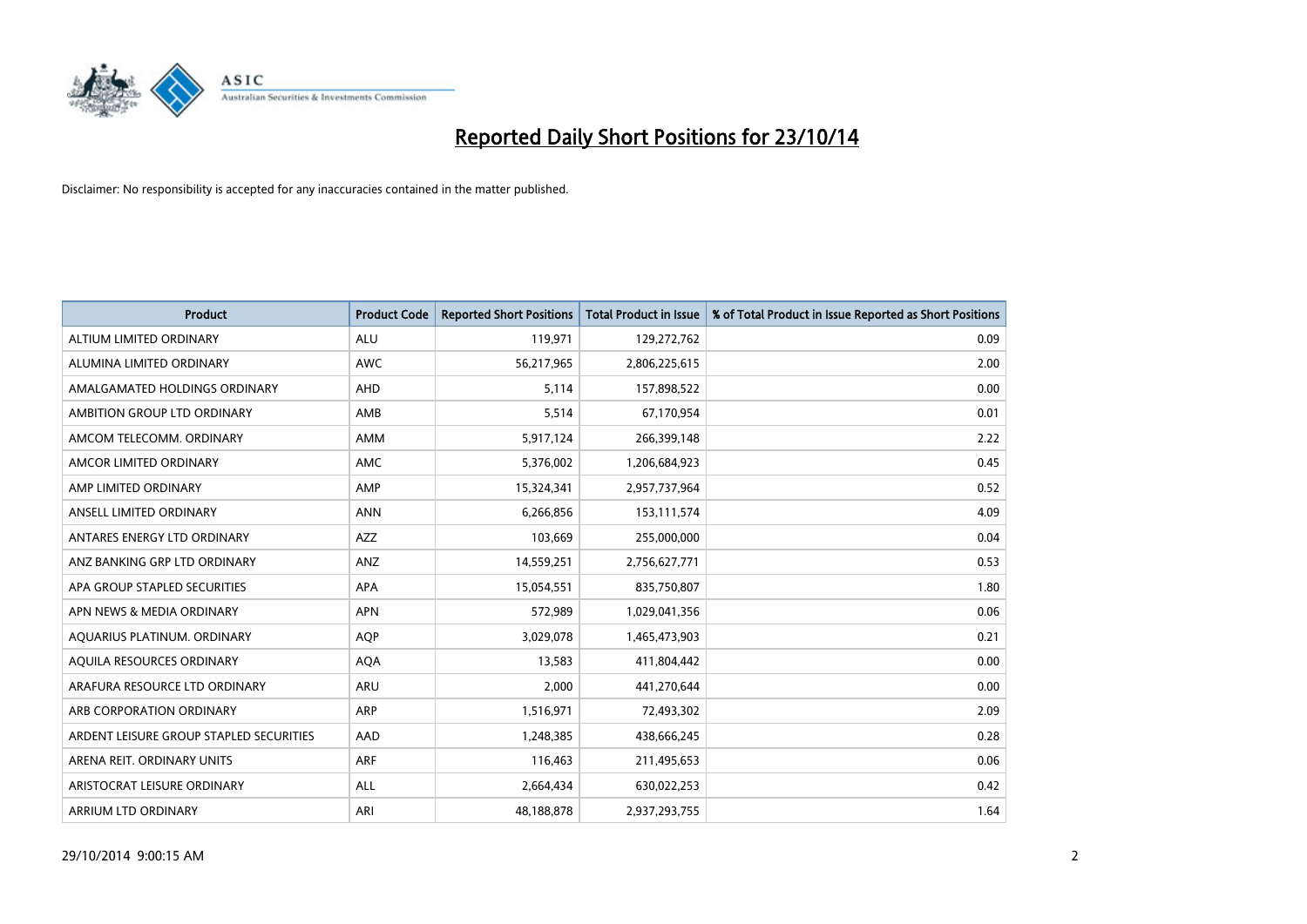

| <b>Product</b>                            | <b>Product Code</b> | <b>Reported Short Positions</b> | <b>Total Product in Issue</b> | % of Total Product in Issue Reported as Short Positions |
|-------------------------------------------|---------------------|---------------------------------|-------------------------------|---------------------------------------------------------|
| ASALEO CARE LIMITED ORDINARY              | AHY                 | 8,294,075                       | 603,469,434                   | 1.37                                                    |
| ASCIANO LIMITED ORDINARY                  | <b>AIO</b>          | 3,845,962                       | 975,385,664                   | 0.39                                                    |
| ASHLEY SERVICES GRP ORDINARY              | <b>ASH</b>          | 176,309                         | 150,000,000                   | 0.12                                                    |
| ASPEN GROUP ORD/UNITS STAPLED             | APZ                 | 188,094                         | 113,183,450                   | 0.17                                                    |
| ASTRO JAP PROP GROUP STAPLED US PROHIBIT. | AJA                 | 181,790                         | 67,211,752                    | 0.27                                                    |
| ASX LIMITED ORDINARY                      | ASX                 | 5,338,109                       | 193,595,162                   | 2.76                                                    |
| ATLAS IRON LIMITED ORDINARY               | <b>AGO</b>          | 118,254,576                     | 919,475,619                   | 12.86                                                   |
| ATRUM COAL NL ORDINARY                    | ATU                 | 167,256                         | 162,459,242                   | 0.10                                                    |
| AUCKLAND INTERNATION ORDINARY             | <b>AIA</b>          | 66,098                          | 1,190,484,097                 | 0.01                                                    |
| AURIZON HOLDINGS LTD ORDINARY             | AZI                 | 3,298,678                       | 2,137,284,503                 | 0.15                                                    |
| AUSDRILL LIMITED ORDINARY                 | ASL                 | 22,609,395                      | 312,277,224                   | 7.24                                                    |
| AUSENCO LIMITED ORDINARY                  | AAX                 | 1,066,949                       | 168,449,799                   | 0.63                                                    |
| AUSNET SERVICES STAPLED SECURITIES        | <b>AST</b>          | 33,976,553                      | 3,425,244,162                 | 0.99                                                    |
| AUST INDUSTRIAL REIT UNIT                 | ANI                 | 204,314                         | 96,288,031                    | 0.21                                                    |
| <b>AUSTAL LIMITED ORDINARY</b>            | ASB                 | 961,300                         | 346,379,377                   | 0.28                                                    |
| AUSTBROKERS HOLDINGS ORDINARY             | <b>AUB</b>          | 76,391                          | 60,784,543                    | 0.13                                                    |
| AUSTEX OIL LIMITED ORDINARY               | <b>AOK</b>          | 62,000                          | 558,571,402                   | 0.01                                                    |
| AUSTIN ENGINEERING ORDINARY               | <b>ANG</b>          | 1,042,831                       | 84,274,004                    | 1.24                                                    |
| AUSTRALAND PROPERTY STAPLED SECURITY      | <b>ALZ</b>          | 4,746                           | 581,797,922                   | 0.00                                                    |
| AUSTRALIAN AGRICULT. ORDINARY             | AAC                 | 5,252,213                       | 532,474,721                   | 0.99                                                    |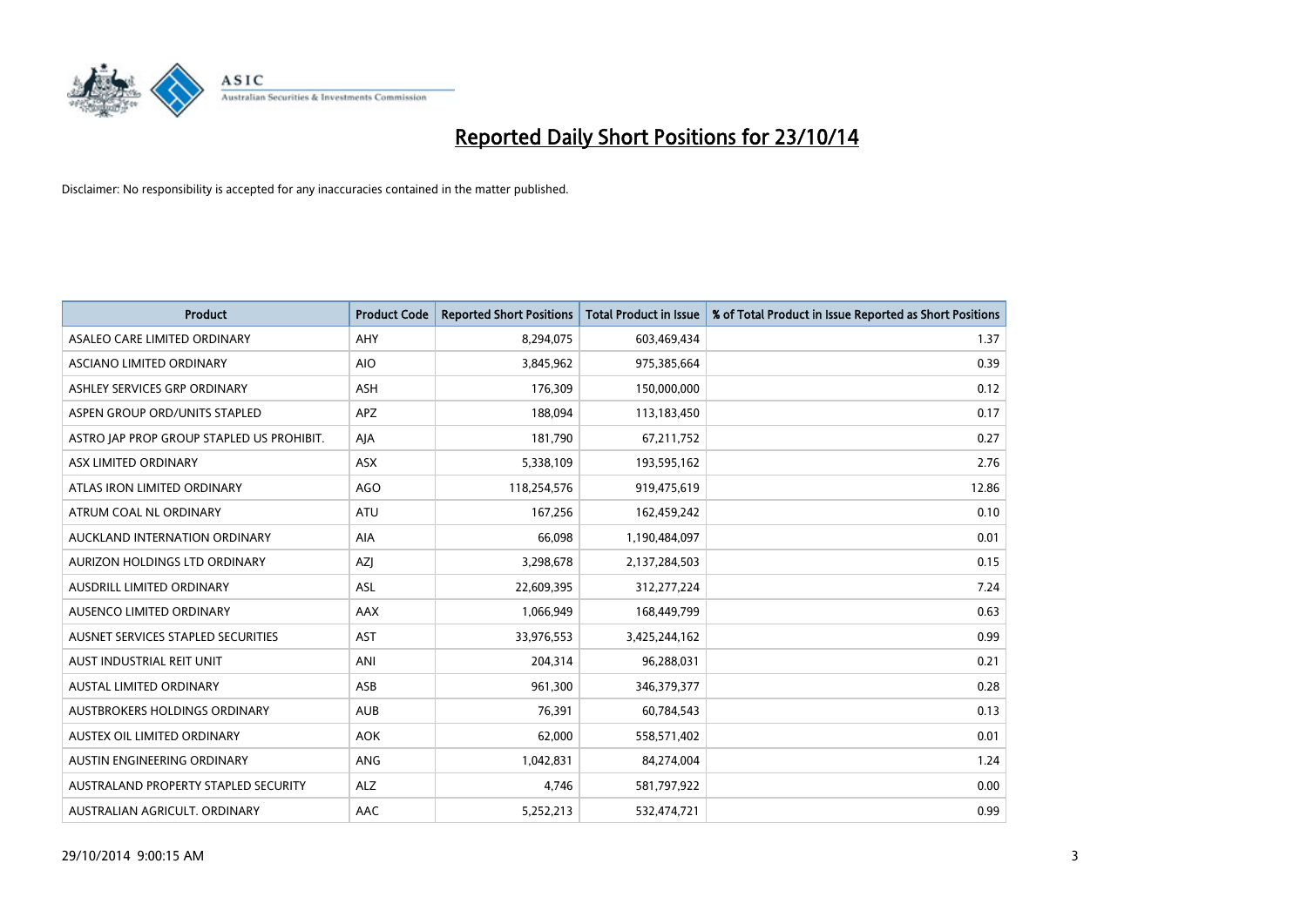

| <b>Product</b>                   | <b>Product Code</b> | <b>Reported Short Positions</b> | <b>Total Product in Issue</b> | % of Total Product in Issue Reported as Short Positions |
|----------------------------------|---------------------|---------------------------------|-------------------------------|---------------------------------------------------------|
| AUSTRALIAN FOUNDAT, ORDINARY     | AFI                 | 100                             | 1,086,070,669                 | 0.00                                                    |
| AUSTRALIAN PHARM. ORDINARY       | API                 | 10,568,438                      | 488,115,883                   | 2.17                                                    |
| AUTOMOTIVE HOLDINGS ORDINARY     | AHE                 | 3,059,392                       | 306,437,941                   | 1.00                                                    |
| AVANCO RESOURCES LTD ORDINARY    | AVB                 | 3,184,179                       | 1,661,675,855                 | 0.19                                                    |
| AVEO GROUP STAPLED SECURITIES    | AOG                 | 5,674,421                       | 499,611,460                   | 1.14                                                    |
| AWE LIMITED ORDINARY             | AWE                 | 1,481,696                       | 525,861,050                   | 0.28                                                    |
| AZONTO PET LTD ORDINARY          | APY                 | 1                               | 1,159,375,100                 | 0.00                                                    |
| AZUMAH RESOURCES ORDINARY        | <b>AZM</b>          | $\mathbf{1}$                    | 388,816,919                   | 0.00                                                    |
| <b>BANDANNA ENERGY ORDINARY</b>  | <b>BND</b>          | 17,540,654                      | 528,481,199                   | 3.32                                                    |
| BANK OF QUEENSLAND. ORDINARY     | <b>BOQ</b>          | 2,454,629                       | 362,516,534                   | 0.68                                                    |
| <b>BASE RES LIMITED ORDINARY</b> | <b>BSE</b>          | 5,501,878                       | 561,840,029                   | 0.98                                                    |
| BATHURST RES LTD. ORDINARY       | <b>BRL</b>          | 300,729                         | 947,828,434                   | 0.03                                                    |
| BC IRON LIMITED ORDINARY         | <b>BCI</b>          | 8,377,671                       | 189,346,309                   | 4.42                                                    |
| BEACH ENERGY LIMITED ORDINARY    | <b>BPT</b>          | 15,493,747                      | 1,297,496,886                 | 1.19                                                    |
| BEADELL RESOURCE LTD ORDINARY    | <b>BDR</b>          | 50,535,516                      | 798,657,280                   | 6.33                                                    |
| <b>BEGA CHEESE LTD ORDINARY</b>  | <b>BGA</b>          | 2,011,586                       | 152,602,945                   | 1.32                                                    |
| BENDIGO AND ADELAIDE ORDINARY    | <b>BEN</b>          | 14,958,500                      | 450,887,389                   | 3.32                                                    |
| BENTHAM IMF LTD ORDINARY         | <b>IMF</b>          | 4,796,364                       | 166,580,957                   | 2.88                                                    |
| BERKELEY RESOURCES ORDINARY      | <b>BKY</b>          | 77,000                          | 180,361,323                   | 0.04                                                    |
| BETASHARESCASHETF ETF UNITS      | AAA                 | 1,268                           | 12,076,812                    | 0.01                                                    |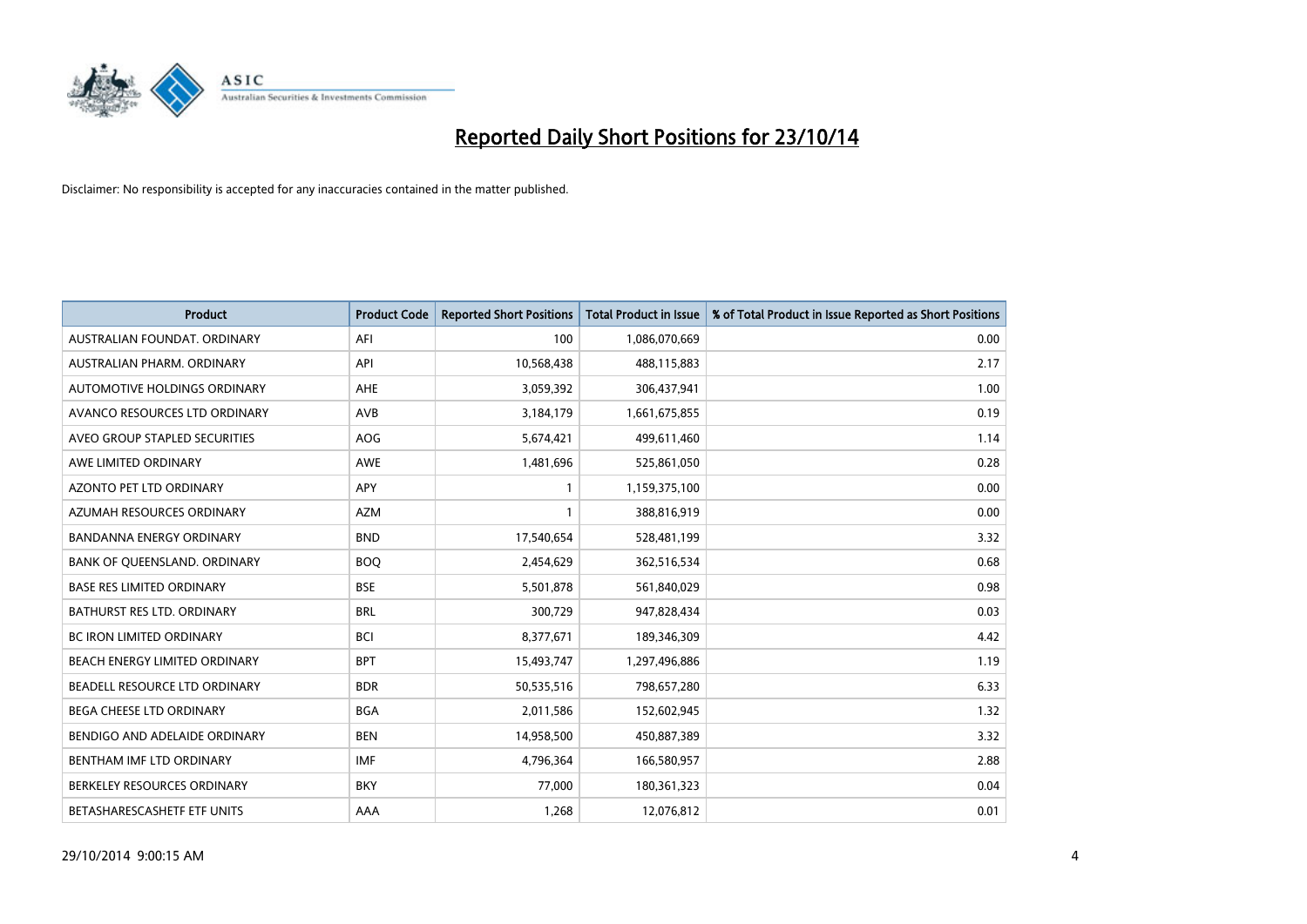

| <b>Product</b>                                | <b>Product Code</b> | <b>Reported Short Positions</b> | <b>Total Product in Issue</b> | % of Total Product in Issue Reported as Short Positions |
|-----------------------------------------------|---------------------|---------------------------------|-------------------------------|---------------------------------------------------------|
| <b>BHP BILLITON LIMITED ORDINARY</b>          | <b>BHP</b>          | 15,848,005                      | 3,211,691,105                 | 0.49                                                    |
| <b>BIGAIR GROUP LIMITED ORDINARY</b>          | <b>BGL</b>          | 49,160                          | 172,872,340                   | 0.03                                                    |
| <b>BILLABONG ORDINARY</b>                     | <b>BBG</b>          | 9,212,950                       | 990,370,034                   | 0.93                                                    |
| <b>BLACKHAM RESOURCES ORDINARY</b>            | <b>BLK</b>          | 598,899                         | 118,939,533                   | 0.50                                                    |
| <b>BLACKMORES LIMITED ORDINARY</b>            | <b>BKL</b>          | 12,029                          | 17,224,199                    | 0.07                                                    |
| <b>BLACKTHORN RESOURCES ORD US PROHIBITED</b> | <b>BTR</b>          | 11,369                          | 164,285,950                   | 0.01                                                    |
| BLUESCOPE STEEL LTD ORDINARY                  | <b>BSL</b>          | 5,146,866                       | 559,227,871                   | 0.92                                                    |
| <b>BOART LONGYEAR ORDINARY</b>                | <b>BLY</b>          | 23,318,505                      | 461,163,412                   | 5.06                                                    |
| <b>BORAL LIMITED, ORDINARY</b>                | <b>BLD</b>          | 16,142,417                      | 782,736,249                   | 2.06                                                    |
| <b>BRADKEN LIMITED ORDINARY</b>               | <b>BKN</b>          | 6,016,638                       | 171,027,249                   | 3.52                                                    |
| <b>BRAMBLES LIMITED ORDINARY</b>              | <b>BXB</b>          | 3,266,454                       | 1,566,073,569                 | 0.21                                                    |
| BREVILLE GROUP LTD ORDINARY                   | <b>BRG</b>          | 5,104,083                       | 130,095,322                   | 3.92                                                    |
| <b>BRICKWORKS LIMITED ORDINARY</b>            | <b>BKW</b>          | 216,240                         | 148,403,478                   | 0.15                                                    |
| BT INVESTMENT MNGMNT ORDINARY                 | <b>BTT</b>          | 129,094                         | 284,384,906                   | 0.05                                                    |
| <b>BURSON GROUP LTD ORDINARY</b>              | <b>BAP</b>          | 1,367,163                       | 163,585,666                   | 0.84                                                    |
| <b>BURU ENERGY ORDINARY</b>                   | <b>BRU</b>          | 19,224,501                      | 336,010,528                   | 5.72                                                    |
| <b>BWP TRUST ORDINARY UNITS</b>               | <b>BWP</b>          | 9,300,086                       | 639,724,826                   | 1.45                                                    |
| <b>CABCHARGE AUSTRALIA ORDINARY</b>           | CAB                 | 8,629,181                       | 120,430,683                   | 7.17                                                    |
| CADENCE CAPITAL ORDINARY                      | <b>CDM</b>          | 89,625                          | 199,741,643                   | 0.04                                                    |
| CALTEX AUSTRALIA ORDINARY                     | <b>CTX</b>          | 1,406,217                       | 270,000,000                   | 0.52                                                    |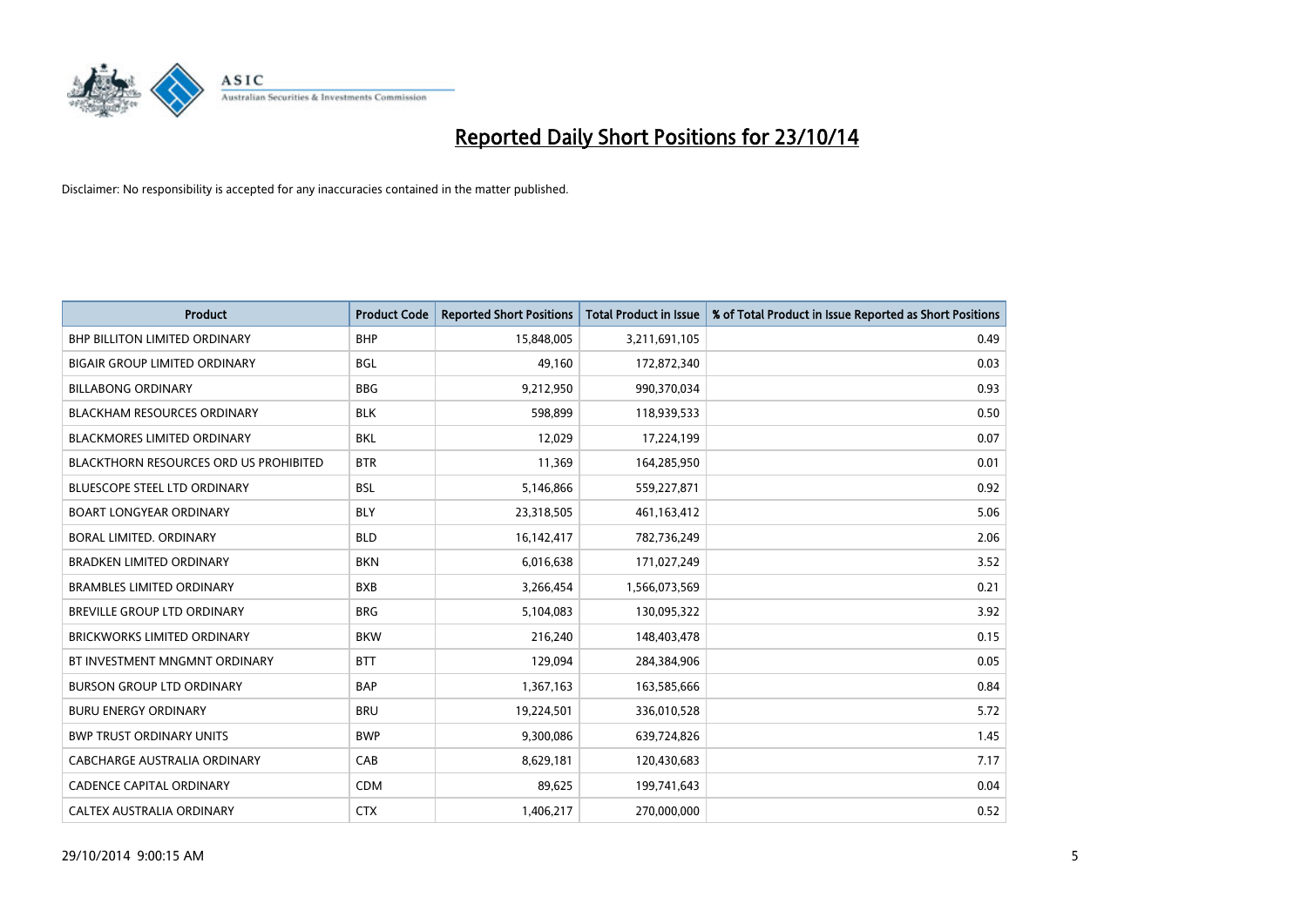

| <b>Product</b>                          | <b>Product Code</b> | <b>Reported Short Positions</b> | <b>Total Product in Issue</b> | % of Total Product in Issue Reported as Short Positions |
|-----------------------------------------|---------------------|---------------------------------|-------------------------------|---------------------------------------------------------|
| CAPE LAMBERT RES LTD ORDINARY           | <b>CFE</b>          | 280,137                         | 626,686,586                   | 0.04                                                    |
| CAPITOL HEALTH ORDINARY                 | CAI                 | 741,857                         | 431,180,115                   | 0.17                                                    |
| <b>CARBINE TUNGSTEN ORDINARY</b>        | <b>CNQ</b>          | 50,000                          | 296,745,179                   | 0.02                                                    |
| CARDNO LIMITED ORDINARY                 | CDD                 | 7,600,767                       | 164,112,901                   | 4.63                                                    |
| <b>CARINDALE PROPERTY UNIT</b>          | <b>CDP</b>          | 8,477                           | 70,000,000                    | 0.01                                                    |
| CARNARVON PETROLEUM ORDINARY            | <b>CVN</b>          | 1,660,442                       | 987,284,254                   | 0.17                                                    |
| CARSALES.COM LTD ORDINARY               | <b>CRZ</b>          | 15,083,349                      | 238,389,986                   | 6.33                                                    |
| <b>CASH CONVERTERS ORDINARY</b>         | CCV                 | 7,659,436                       | 429,262,126                   | 1.78                                                    |
| CEDAR WOODS PROP. ORDINARY              | <b>CWP</b>          | 142,542                         | 78,336,371                    | 0.18                                                    |
| CENTRAL PETROLEUM ORDINARY              | <b>CTP</b>          | 376,858                         | 368,718,957                   | 0.10                                                    |
| CFS RETAIL TRUST GRP STAPLED SECURITIES | <b>CFX</b>          | 28,997,261                      | 3,050,355,727                 | 0.95                                                    |
| <b>CHALLENGER LIMITED ORDINARY</b>      | <b>CGF</b>          | 439,199                         | 569,725,821                   | 0.08                                                    |
| CHANDLER MACLEOD LTD ORDINARY           | <b>CMG</b>          | 5,293                           | 547,985,086                   | 0.00                                                    |
| CHARTER HALL GROUP STAPLED US PROHIBIT. | <b>CHC</b>          | 494,981                         | 355,015,480                   | 0.14                                                    |
| <b>CHARTER HALL RETAIL UNITS</b>        | CQR                 | 13,740,875                      | 372,893,153                   | 3.68                                                    |
| <b>CHORUS LIMITED ORDINARY</b>          | <b>CNU</b>          | 28,765                          | 396,369,767                   | 0.01                                                    |
| CLEARVIEW WEALTH LTD ORDINARY           | <b>CVW</b>          | 9,707                           | 578,453,260                   | 0.00                                                    |
| CLINUVEL PHARMACEUT. ORDINARY           | <b>CUV</b>          | 9,622                           | 42,466,435                    | 0.02                                                    |
| COAL OF AFRICA LTD ORDINARY             | <b>CZA</b>          | 426                             | 1,048,368,613                 | 0.00                                                    |
| <b>COALSPUR MINES LTD ORDINARY</b>      | <b>CPL</b>          | 1,168,382                       | 641,544,455                   | 0.18                                                    |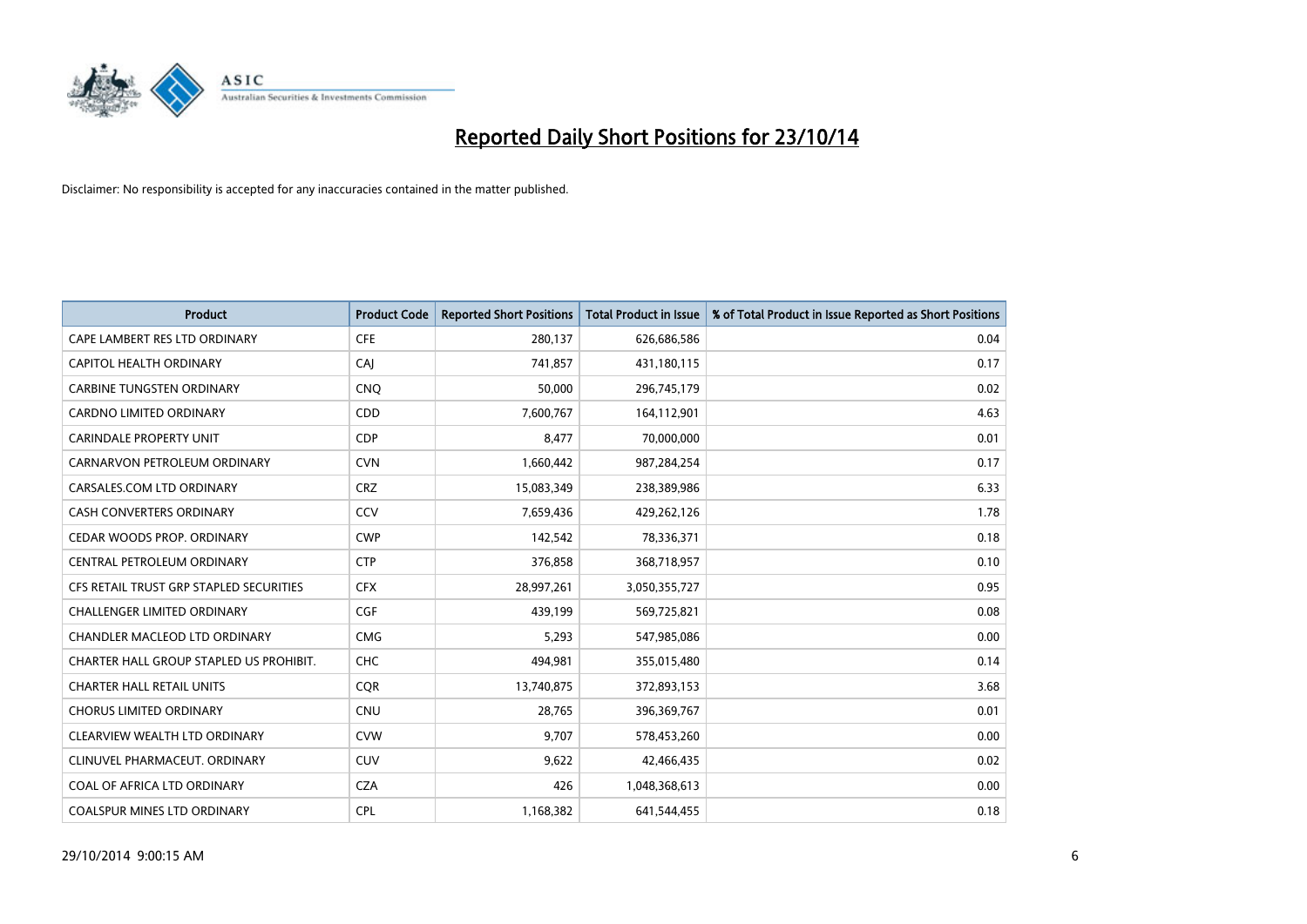

| <b>Product</b>                          | <b>Product Code</b> | <b>Reported Short Positions</b> | <b>Total Product in Issue</b> | % of Total Product in Issue Reported as Short Positions |
|-----------------------------------------|---------------------|---------------------------------|-------------------------------|---------------------------------------------------------|
| COCA-COLA AMATIL ORDINARY               | <b>CCL</b>          | 29,639,843                      | 763,590,249                   | 3.88                                                    |
| COCHLEAR LIMITED ORDINARY               | <b>COH</b>          | 6,660,077                       | 57,081,775                    | 11.67                                                   |
| <b>COCKATOO COAL ORDINARY</b>           | <b>COK</b>          | 167,987                         | 4,560,196,928                 | 0.00                                                    |
| <b>CODAN LIMITED ORDINARY</b>           | <b>CDA</b>          | 297,177                         | 176,969,924                   | 0.17                                                    |
| COFFEY INTERNATIONAL ORDINARY           | <b>COF</b>          | 6,077                           | 255,833,165                   | 0.00                                                    |
| <b>COKAL LTD ORDINARY</b>               | <b>CKA</b>          | 6,820                           | 471,487,926                   | 0.00                                                    |
| <b>COLLECTION HOUSE ORDINARY</b>        | <b>CLH</b>          | 3,642,550                       | 130,443,227                   | 2.79                                                    |
| <b>COLLINS FOODS LTD ORDINARY</b>       | <b>CKF</b>          | 100,000                         | 93,000,003                    | 0.11                                                    |
| COMMONWEALTH BANK, ORDINARY             | <b>CBA</b>          | 20,961,156                      | 1,621,319,194                 | 1.29                                                    |
| <b>COMPASS RESOURCES ORDINARY</b>       | <b>CMR</b>          | 7,472                           | 1,403,744,100                 | 0.00                                                    |
| COMPUTERSHARE LTD ORDINARY              | <b>CPU</b>          | 4,623,132                       | 556,203,079                   | 0.83                                                    |
| <b>COOPER ENERGY LTD ORDINARY</b>       | <b>COE</b>          | 282,289                         | 329,235,509                   | 0.09                                                    |
| <b>CORP TRAVEL LIMITED ORDINARY</b>     | <b>CTD</b>          | 204,283                         | 90,517,621                    | 0.23                                                    |
| <b>COVER-MORE GRP LTD ORDINARY</b>      | <b>CVO</b>          | 5,208,519                       | 317,750,000                   | 1.64                                                    |
| <b>CREDIT CORP GROUP ORDINARY</b>       | <b>CCP</b>          | 555,250                         | 46,296,407                    | 1.20                                                    |
| <b>CROMWELL PROP STAPLED SECURITIES</b> | <b>CMW</b>          | 11,531,684                      | 1,733,132,163                 | 0.67                                                    |
| <b>CROWE HORWATH AUS ORDINARY</b>       | <b>CRH</b>          | 1,327,438                       | 273,005,429                   | 0.49                                                    |
| CROWN RESORTS LTD ORDINARY              | <b>CWN</b>          | 10,183,078                      | 728,394,185                   | 1.40                                                    |
| <b>CSG LIMITED ORDINARY</b>             | CSV                 | 303,476                         | 279,648,511                   | 0.11                                                    |
| <b>CSL LIMITED ORDINARY</b>             | <b>CSL</b>          | 1,384,821                       | 474,503,048                   | 0.29                                                    |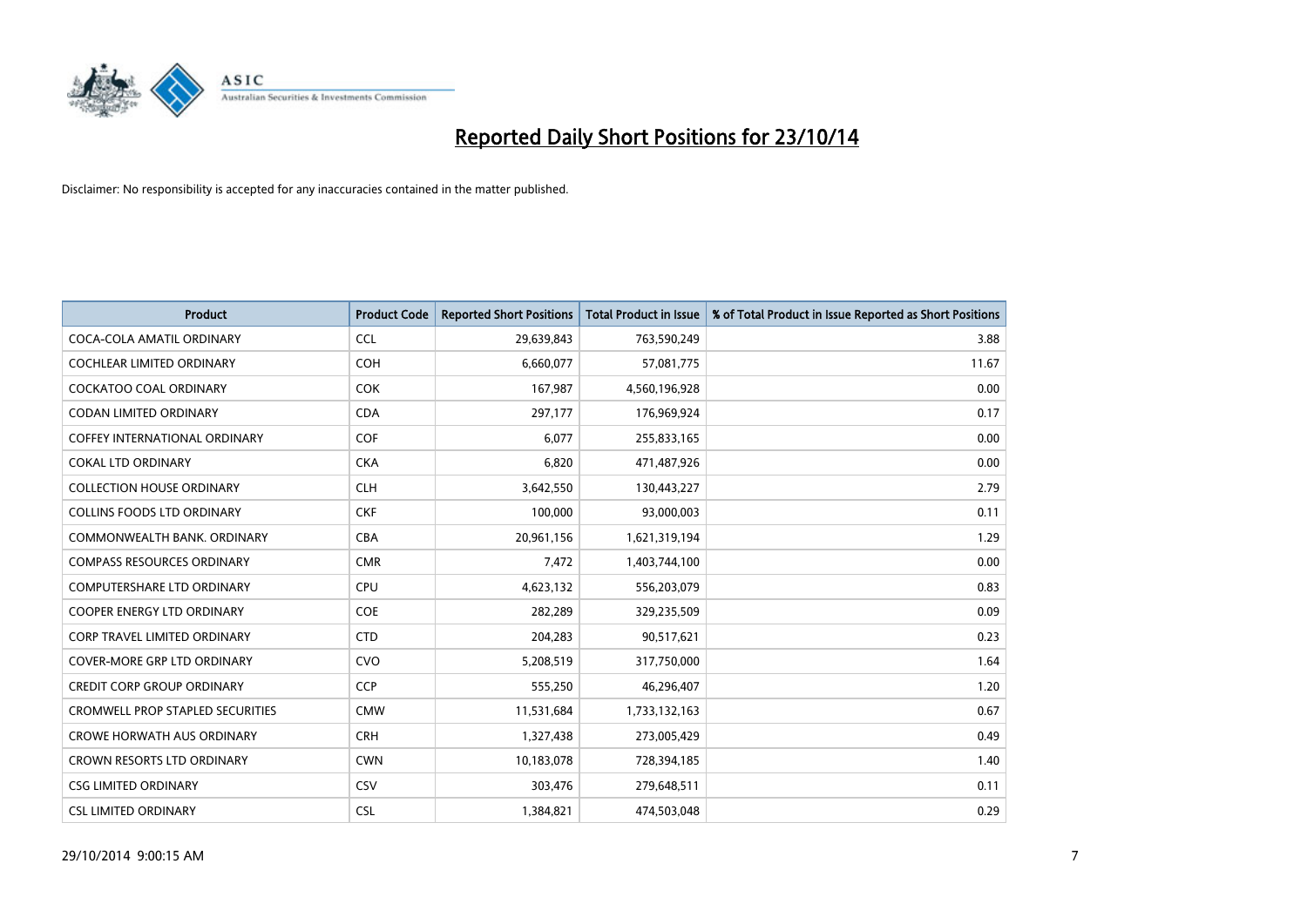

| <b>Product</b>                     | <b>Product Code</b> | <b>Reported Short Positions</b> | <b>Total Product in Issue</b> | % of Total Product in Issue Reported as Short Positions |
|------------------------------------|---------------------|---------------------------------|-------------------------------|---------------------------------------------------------|
| <b>CSR LIMITED ORDINARY</b>        | <b>CSR</b>          | 15,588,938                      | 506,000,315                   | 3.08                                                    |
| <b>CUDECO LIMITED ORDINARY</b>     | <b>CDU</b>          | 9,036,024                       | 235,425,143                   | 3.84                                                    |
| DATA#3 LIMITED ORDINARY            | <b>DTL</b>          | 96,884                          | 153,974,950                   | 0.06                                                    |
| DECMIL GROUP LIMITED ORDINARY      | <b>DCG</b>          | 1,758,029                       | 168,657,794                   | 1.04                                                    |
| DEEP YELLOW LIMITED ORDINARY       | <b>DYL</b>          | 1,002                           | 1,891,196,227                 | 0.00                                                    |
| DEVINE LIMITED ORDINARY            | <b>DVN</b>          | 15,439                          | 158,730,556                   | 0.01                                                    |
| DEXUS PROPERTY GROUP STAPLED UNITS | <b>DXS</b>          | 12,369,542                      | 5,433,110,810                 | 0.23                                                    |
| DICK SMITH HLDGS ORDINARY          | <b>DSH</b>          | 17,525,528                      | 236,511,364                   | 7.41                                                    |
| DISCOVERY METALS LTD ORDINARY      | <b>DML</b>          | 1,277,631                       | 644,039,581                   | 0.20                                                    |
| DOMINO PIZZA ENTERPR ORDINARY      | <b>DMP</b>          | 1,206,449                       | 86,160,773                    | 1.40                                                    |
| DONACO INTERNATIONAL ORDINARY      | <b>DNA</b>          | 7,236,685                       | 461,278,352                   | 1.57                                                    |
| DORAY MINERALS LTD ORDINARY        | <b>DRM</b>          | 52,034                          | 165,834,256                   | 0.03                                                    |
| DOWNER EDI LIMITED ORDINARY        | <b>DOW</b>          | 23,374,520                      | 435,399,975                   | 5.37                                                    |
| DRILLSEARCH ENERGY ORDINARY        | <b>DLS</b>          | 14, 183, 245                    | 460,889,691                   | 3.08                                                    |
| DUET GROUP STAPLED US PROHIBIT.    | <b>DUE</b>          | 11,465,336                      | 1,327,719,444                 | 0.86                                                    |
| DULUXGROUP LIMITED ORDINARY        | <b>DLX</b>          | 3,489,058                       | 383,503,942                   | 0.91                                                    |
| <b>DWS LTD ORDINARY</b>            | <b>DWS</b>          | 121,259                         | 132,362,763                   | 0.09                                                    |
| ECHO ENTERTAINMENT ORDINARY        | <b>EGP</b>          | 5,041,344                       | 825,672,730                   | 0.61                                                    |
| <b>ELDERS LIMITED ORDINARY</b>     | <b>ELD</b>          | 30,754,679                      | 837,232,507                   | 3.67                                                    |
| ELEMENTAL MINERALS ORDINARY        | <b>ELM</b>          | 94,536                          | 368,273,957                   | 0.03                                                    |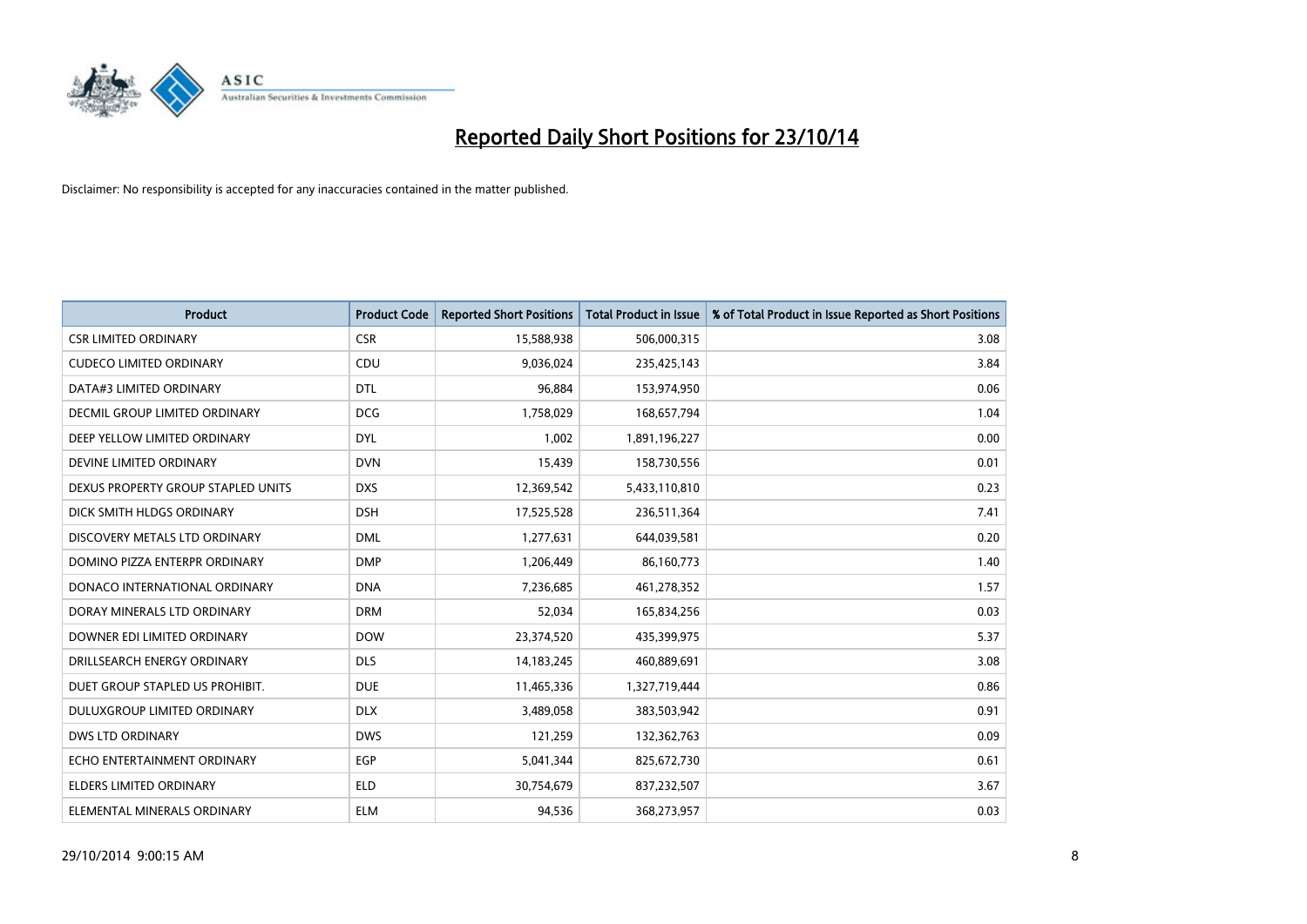

| <b>Product</b>                         | <b>Product Code</b> | <b>Reported Short Positions</b> | <b>Total Product in Issue</b> | % of Total Product in Issue Reported as Short Positions |
|----------------------------------------|---------------------|---------------------------------|-------------------------------|---------------------------------------------------------|
| <b>EMECO HOLDINGS ORDINARY</b>         | <b>EHL</b>          | 8,848,658                       | 599,675,707                   | 1.48                                                    |
| <b>ENERGY RESOURCES ORDINARY 'A'</b>   | <b>ERA</b>          | 12,056,805                      | 517,725,062                   | 2.33                                                    |
| <b>ENERGY WORLD CORPOR, ORDINARY</b>   | <b>EWC</b>          | 46,901,248                      | 1,734,166,672                 | 2.70                                                    |
| ENVESTRA LIMITED ORDINARY              | <b>ENV</b>          | 76,856                          | 1,796,808,474                 | 0.00                                                    |
| EQUATORIAL RES LTD ORDINARY            | EQX                 | 33                              | 122,185,353                   | 0.00                                                    |
| EQUITY TRUSTEES ORDINARY               | EQT                 | 29,651                          | 19,269,445                    | 0.15                                                    |
| ERM POWER LIMITED ORDINARY             | EPW                 | 492,795                         | 240,826,607                   | 0.20                                                    |
| EVOLUTION MINING LTD ORDINARY          | <b>EVN</b>          | 43,667,743                      | 714,921,647                   | 6.11                                                    |
| FAIRFAX MEDIA LTD ORDINARY             | <b>FXJ</b>          | 59,116,852                      | 2,351,955,725                 | 2.51                                                    |
| <b>FANTASTIC HOLDINGS ORDINARY</b>     | <b>FAN</b>          | 14,643                          | 103,068,398                   | 0.01                                                    |
| FAR LTD ORDINARY                       | FAR                 | 11,444,026                      | 2,701,846,742                 | 0.42                                                    |
| FEDERATION CNTRES ORD/UNIT STAPLED SEC | <b>FDC</b>          | 3,128,937                       | 1,427,641,565                 | 0.22                                                    |
| FISHER & PAYKEL H. ORDINARY            | <b>FPH</b>          | 6,962                           | 556,353,008                   | 0.00                                                    |
| FLEETWOOD CORP ORDINARY                | <b>FWD</b>          | 1,679,638                       | 60,679,412                    | 2.77                                                    |
| FLETCHER BUILDING ORDINARY             | <b>FBU</b>          | 1,367,794                       | 687,854,788                   | 0.20                                                    |
| FLEXIGROUP LIMITED ORDINARY            | <b>FXL</b>          | 4,809,746                       | 304,096,060                   | 1.58                                                    |
| FLIGHT CENTRE TRAVEL ORDINARY          | <b>FLT</b>          | 6,360,172                       | 100,706,641                   | 6.32                                                    |
| FLINDERS MINES LTD ORDINARY            | <b>FMS</b>          | 420,990                         | 2,400,995,602                 | 0.02                                                    |
| <b>FOCUS MINERALS LTD ORDINARY</b>     | <b>FML</b>          | 6,623,883                       | 9,137,375,877                 | 0.07                                                    |
| FOLKESTONE EDU TRUST UNITS             | <b>FET</b>          | 756,772                         | 205,992,922                   | 0.37                                                    |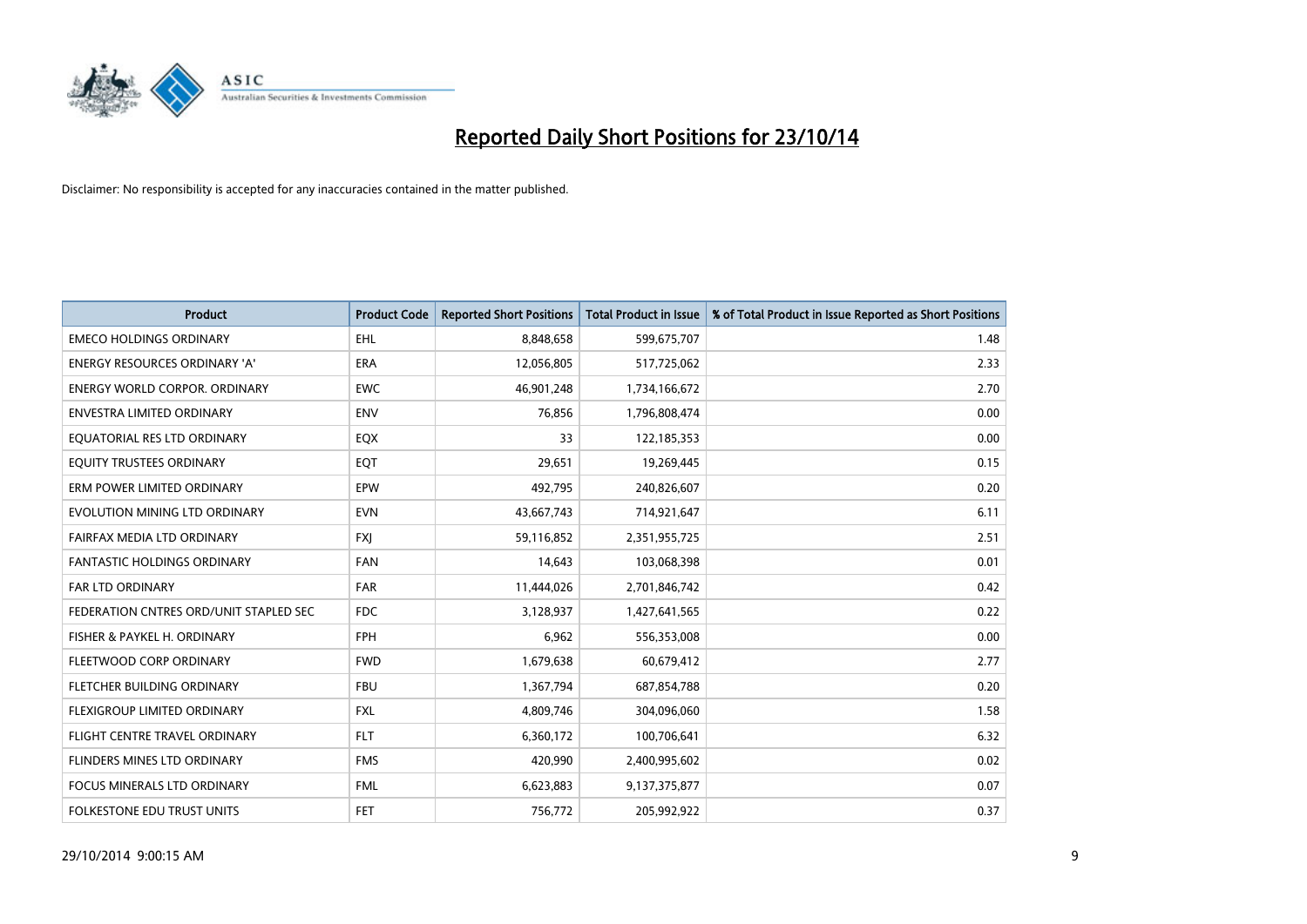

| <b>Product</b>                             | <b>Product Code</b> | <b>Reported Short Positions</b> | <b>Total Product in Issue</b> | % of Total Product in Issue Reported as Short Positions |
|--------------------------------------------|---------------------|---------------------------------|-------------------------------|---------------------------------------------------------|
| FONTERRA SHARE FUND ORDINARY UNITS         | <b>FSF</b>          | 83                              | 119,965,742                   | 0.00                                                    |
| FORTESCUE METALS GRP ORDINARY              | <b>FMG</b>          | 290,170,796                     | 3,113,798,151                 | 9.32                                                    |
| FREEDOM FOOD LTD ORDINARY                  | <b>FNP</b>          | 49,649                          | 152,085,470                   | 0.03                                                    |
| FUNTASTIC LIMITED ORDINARY                 | <b>FUN</b>          | 370,000                         | 669,869,723                   | 0.06                                                    |
| <b>G.U.D. HOLDINGS ORDINARY</b>            | GUD                 | 2,463,684                       | 70,939,492                    | 3.47                                                    |
| <b>G8 EDUCATION LIMITED ORDINARY</b>       | <b>GEM</b>          | 12,300,228                      | 333,325,031                   | 3.69                                                    |
| <b>GALAXY RESOURCES ORDINARY</b>           | GXY                 | 1,436,403                       | 1,064,496,654                 | 0.13                                                    |
| <b>GBST HOLDINGS ORDINARY</b>              | GBT                 | 12,406                          | 66,561,725                    | 0.02                                                    |
| <b>GDI PROPERTY GRP STAPLED SECURITIES</b> | <b>GDI</b>          | 494.600                         | 567,575,025                   | 0.09                                                    |
| <b>GENTRACK GROUP LTD ORDINARY</b>         | <b>GTK</b>          | 2,916                           | 72,699,510                    | 0.00                                                    |
| <b>GENWORTH MORTGAGE ORDINARY</b>          | <b>GMA</b>          | 4,337,636                       | 650,000,000                   | 0.67                                                    |
| <b>GEODYNAMICS LIMITED ORDINARY</b>        | GDY                 | 819                             | 435,880,130                   | 0.00                                                    |
| <b>GINDALBIE METALS LTD ORDINARY</b>       | <b>GBG</b>          | 34,262,572                      | 1,495,306,811                 | 2.29                                                    |
| <b>GOLD ROAD RES LTD ORDINARY</b>          | GOR                 | 887,895                         | 592,811,895                   | 0.15                                                    |
| <b>GOODMAN FIELDER, ORDINARY</b>           | <b>GFF</b>          | 5,816,472                       | 1,955,559,207                 | 0.30                                                    |
| <b>GOODMAN GROUP STAPLED</b>               | <b>GMG</b>          | 7,269,276                       | 1,745,460,061                 | 0.42                                                    |
| <b>GPT GROUP STAPLED SEC.</b>              | <b>GPT</b>          | 5,194,208                       | 1,685,460,955                 | 0.31                                                    |
| <b>GRAINCORP LIMITED A CLASS ORDINARY</b>  | <b>GNC</b>          | 10,366,376                      | 228,855,628                   | 4.53                                                    |
| <b>GRANGE RESOURCES, ORDINARY</b>          | <b>GRR</b>          | 8,322,375                       | 1,157,097,869                 | 0.72                                                    |
| <b>GREENCROSS LIMITED ORDINARY</b>         | GXL                 | 1,925,010                       | 111,447,503                   | 1.73                                                    |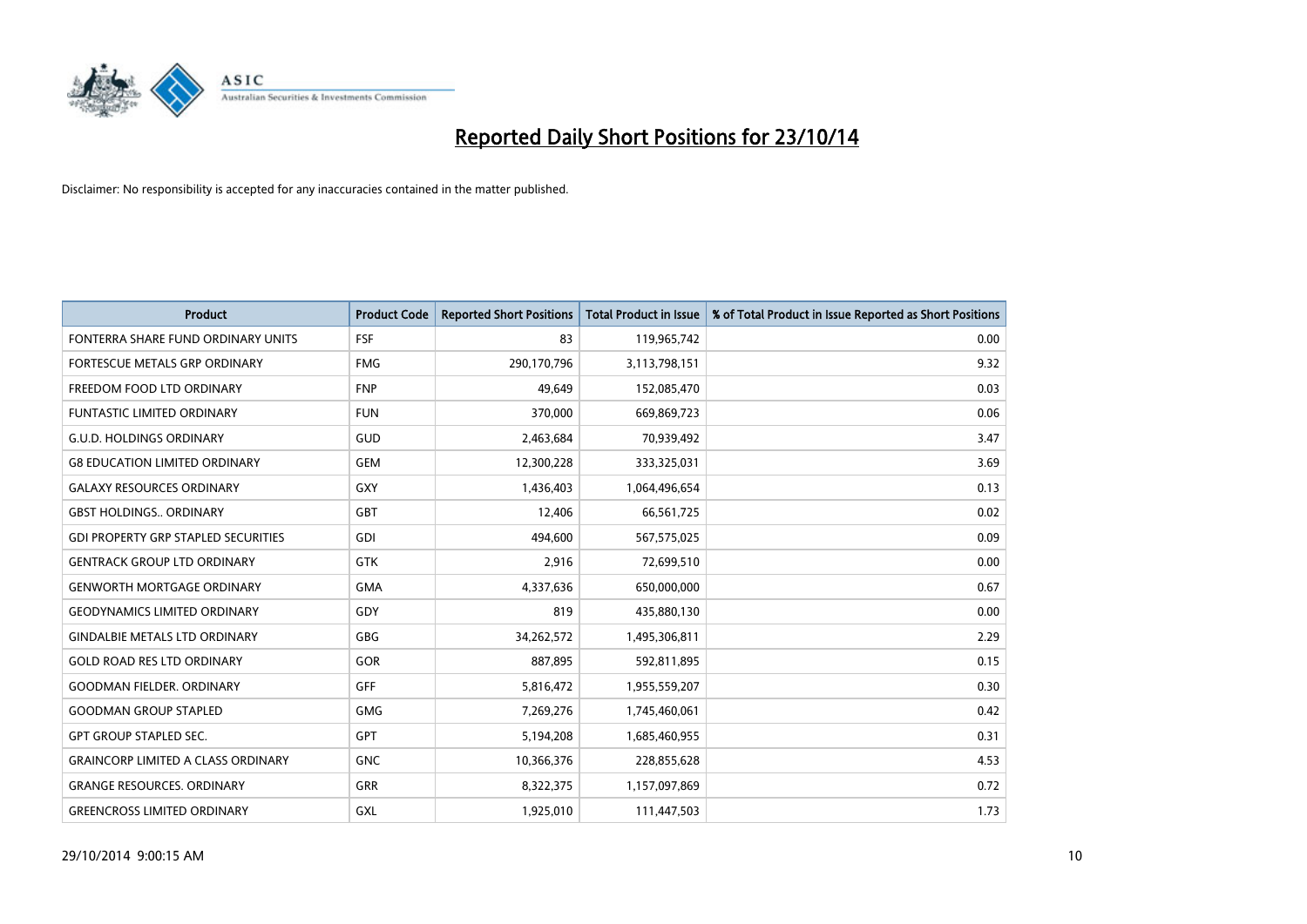

| <b>Product</b>                                   | <b>Product Code</b> | <b>Reported Short Positions</b> | <b>Total Product in Issue</b> | % of Total Product in Issue Reported as Short Positions |
|--------------------------------------------------|---------------------|---------------------------------|-------------------------------|---------------------------------------------------------|
| <b>GREENLAND MIN EN LTD ORDINARY</b>             | GGG                 | 584.837                         | 669,389,552                   | 0.09                                                    |
| <b>GREENLAND MIN EN LTD RIGHTS 26-JUN-14</b>     | GGGR                | 3,842                           | 88,685,050                    | 0.00                                                    |
| <b>GROWTHPOINT PROPERTY ORD/UNIT STAPLED SEC</b> | GOZ                 | 2,043,712                       | 554,562,240                   | 0.37                                                    |
| <b>GRYPHON MINERALS LTD ORDINARY</b>             | GRY                 | 2,391,923                       | 401,115,935                   | 0.60                                                    |
| <b>GUILDFORD COAL LTD ORDINARY</b>               | <b>GUF</b>          | 552,501                         | 845,201,985                   | 0.07                                                    |
| <b>GWA GROUP LTD ORDINARY</b>                    | <b>GWA</b>          | 14,664,520                      | 306,533,770                   | 4.78                                                    |
| <b>HANSEN TECHNOLOGIES ORDINARY</b>              | <b>HSN</b>          | 337                             | 163,214,381                   | 0.00                                                    |
| HARVEY NORMAN ORDINARY                           | <b>HVN</b>          | 43,241,530                      | 1,062,316,784                 | 4.07                                                    |
| HEALTHSCOPE LIMITED. ORDINARY                    | <b>HSO</b>          | 4,032,117                       | 1,732,094,838                 | 0.23                                                    |
| <b>HENDERSON GROUP CDI 1:1</b>                   | <b>HGG</b>          | 5,160,900                       | 743,750,462                   | 0.69                                                    |
| HFA HOLDINGS LIMITED ORDINARY                    | <b>HFA</b>          | 3,809                           | 162,147,897                   | 0.00                                                    |
| <b>HIGHLANDS PACIFIC ORDINARY</b>                | <b>HIG</b>          | 3,153                           | 918,694,336                   | 0.00                                                    |
| HILLGROVE RES LTD ORDINARY                       | <b>HGO</b>          | 97,485                          | 147,711,123                   | 0.07                                                    |
| <b>HILLS LTD ORDINARY</b>                        | HIL                 | 1,034,332                       | 231,985,526                   | 0.45                                                    |
| HORIZON OIL LIMITED ORDINARY                     | <b>HZN</b>          | 34,519,249                      | 1,301,981,265                 | 2.65                                                    |
| HUON AQUACULTURE GRP ORDINARY                    | <b>HUO</b>          | 87,182                          | 87,237,457                    | 0.10                                                    |
| ICAR ASIA LTD ORDINARY                           | ICQ                 | 214,320                         | 193,188,846                   | 0.11                                                    |
| <b>ICON ENERGY LIMITED ORDINARY</b>              | <b>ICN</b>          | 100,000                         | 615,774,351                   | 0.02                                                    |
| <b>IINET LIMITED ORDINARY</b>                    | <b>IIN</b>          | 7,810,539                       | 162, 163, 526                 | 4.82                                                    |
| ILUKA RESOURCES ORDINARY                         | ILU                 | 34,136,630                      | 418,700,517                   | 8.15                                                    |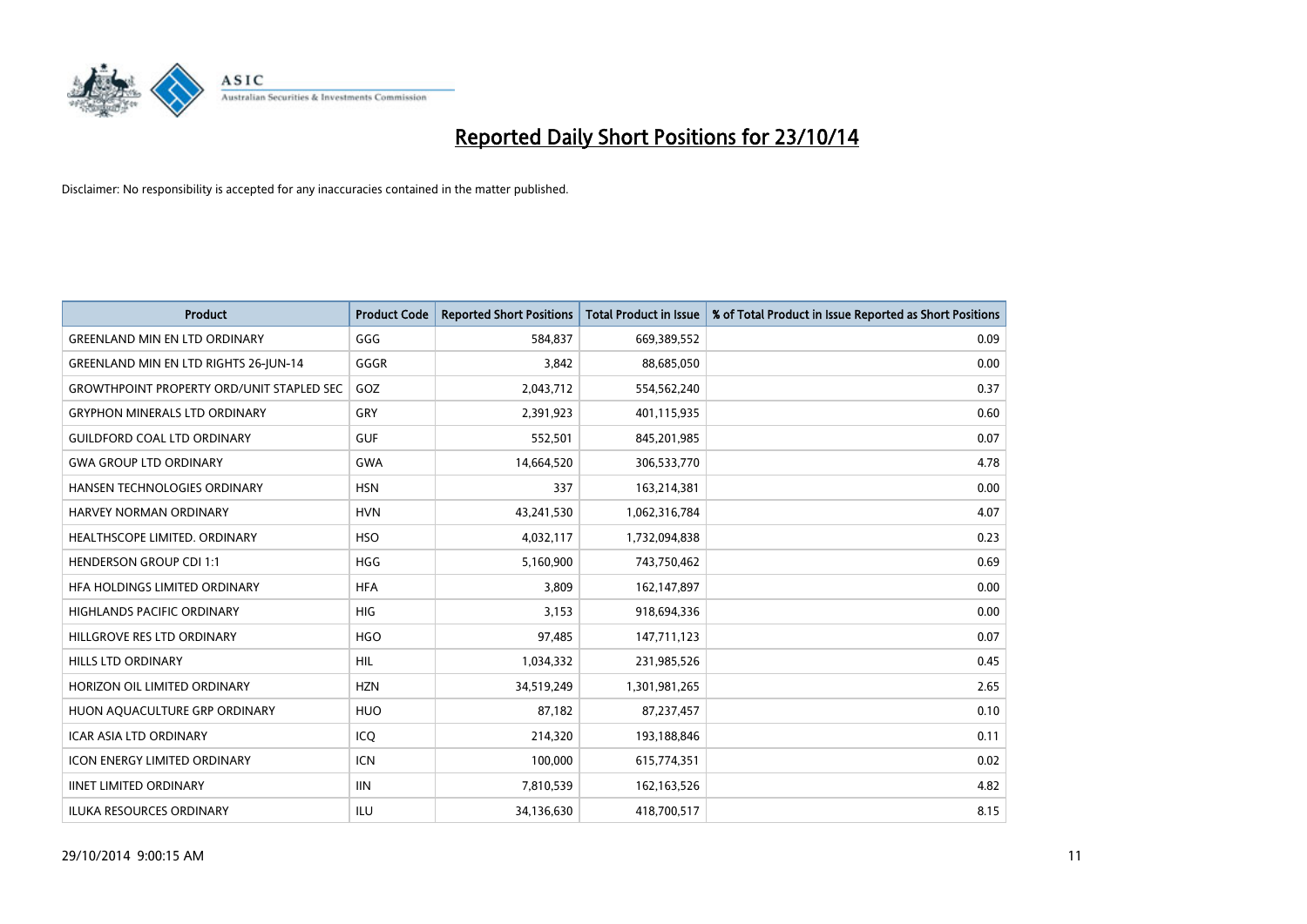

| <b>Product</b>                                  | <b>Product Code</b> | <b>Reported Short Positions</b> | <b>Total Product in Issue</b> | % of Total Product in Issue Reported as Short Positions |
|-------------------------------------------------|---------------------|---------------------------------|-------------------------------|---------------------------------------------------------|
| <b>IMDEX LIMITED ORDINARY</b>                   | <b>IMD</b>          | 2,946,686                       | 216,203,136                   | 1.36                                                    |
| <b>IMX RESOURCES LTD ORDINARY</b>               | IXR                 |                                 | 507,497,146                   | 0.00                                                    |
| <b>INCITEC PIVOT ORDINARY</b>                   | IPL                 | 37,240,109                      | 1,654,998,197                 | 2.25                                                    |
| INDEPENDENCE GROUP ORDINARY                     | <b>IGO</b>          | 799,056                         | 234,256,573                   | 0.34                                                    |
| <b>INDOPHIL RESOURCES ORDINARY</b>              | <b>IRN</b>          | 5,185,256                       | 1,203,146,194                 | 0.43                                                    |
| <b>INDUSTRIA REIT STAPLED</b>                   | <b>IDR</b>          | 286,815                         | 125,000,001                   | 0.23                                                    |
| <b>INFIGEN ENERGY STAPLED SECURITIES</b>        | <b>IFN</b>          | 2,707,437                       | 767,887,581                   | 0.35                                                    |
| INFOMEDIA LTD ORDINARY                          | <b>IFM</b>          | 840,825                         | 306,954,355                   | 0.27                                                    |
| <b>INGENIA GROUP STAPLED SECURITIES</b>         | <b>INA</b>          | 4,822,053                       | 878,851,911                   | 0.55                                                    |
| <b>INSURANCE AUSTRALIA ORDINARY</b>             | IAG                 | 11,203,471                      | 2,341,618,048                 | 0.48                                                    |
| <b>INTREPID MINES ORDINARY</b>                  | <b>IAU</b>          | 4,970,297                       | 557,654,880                   | 0.89                                                    |
| <b>INVESTA OFFICE FUND STAPLED SECURITIES</b>   | <b>IOF</b>          | 916,889                         | 614,047,458                   | 0.15                                                    |
| <b>INVOCARE LIMITED ORDINARY</b>                | <b>IVC</b>          | 5,138,655                       | 110,030,298                   | 4.67                                                    |
| <b>IOOF HOLDINGS LTD ORDINARY</b>               | IFL                 | 10,977,502                      | 300,133,752                   | 3.66                                                    |
| <b>IPROPERTY GROUP LTD ORDINARY</b>             | <b>IPP</b>          | 918,203                         | 181,703,204                   | 0.51                                                    |
| <b>IRESS LIMITED ORDINARY</b>                   | <b>IRE</b>          | 5,636,665                       | 159,097,319                   | 3.54                                                    |
| <b>ISELECT LTD ORDINARY</b>                     | <b>ISU</b>          | 889,632                         | 260,889,894                   | 0.34                                                    |
| <b>ISENTIA GROUP LTD ORDINARY</b>               | <b>ISD</b>          | 449,890                         | 200,000,001                   | 0.22                                                    |
| <b>ISENTRIC LTD. ORDINARY</b>                   | ICU                 | 160,817                         | 76,746,962                    | 0.21                                                    |
| <b>IAMES HARDIE INDUST CHESS DEPOSITARY INT</b> | <b>IHX</b>          | 6,522,716                       | 444,933,946                   | 1.47                                                    |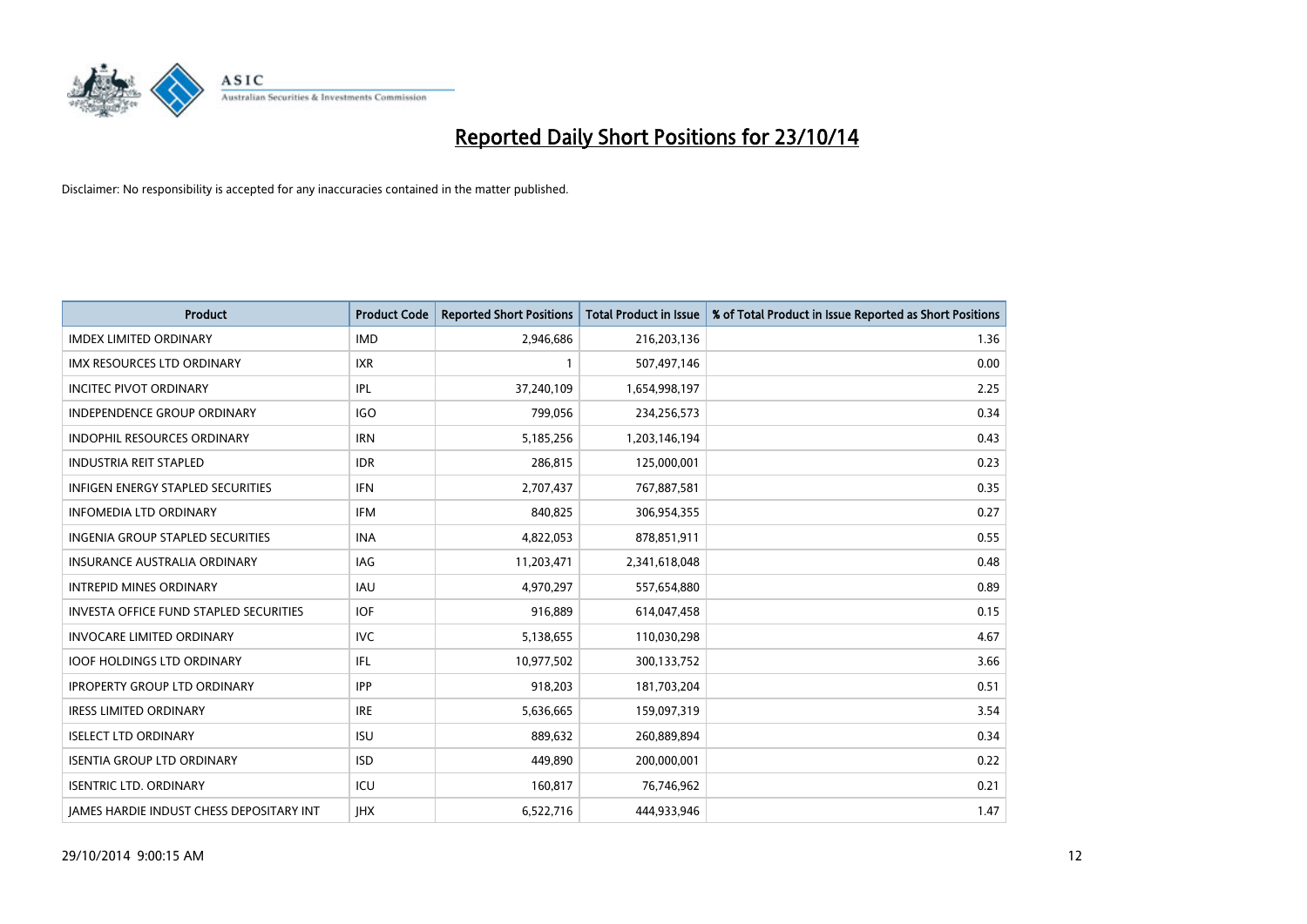

| <b>Product</b>                        | <b>Product Code</b> | <b>Reported Short Positions</b> | <b>Total Product in Issue</b> | % of Total Product in Issue Reported as Short Positions |
|---------------------------------------|---------------------|---------------------------------|-------------------------------|---------------------------------------------------------|
| <b>JAPARA HEALTHCARE LT ORDINARY</b>  | <b>IHC</b>          | 6,837,671                       | 263,046,592                   | 2.60                                                    |
| <b>JB HI-FI LIMITED ORDINARY</b>      | <b>IBH</b>          | 12,357,926                      | 98,947,309                    | 12.49                                                   |
| <b>KAGARA LTD ORDINARY</b>            | KZL                 | 34,720                          | 798,953,117                   | 0.00                                                    |
| KAROON GAS AUSTRALIA ORDINARY         | <b>KAR</b>          | 21,846,308                      | 252,969,964                   | 8.64                                                    |
| KATHMANDU HOLD LTD ORDINARY           | <b>KMD</b>          | 4,398,533                       | 201,318,944                   | 2.18                                                    |
| <b>KBL MINING LIMITED ORDINARY</b>    | <b>KBL</b>          | 1,820                           | 393,535,629                   | 0.00                                                    |
| KINGSGATE CONSOLID. ORDINARY          | <b>KCN</b>          | 20,187,899                      | 223,584,937                   | 9.03                                                    |
| KINGSROSE MINING LTD ORDINARY         | <b>KRM</b>          | 426,348                         | 358,611,493                   | 0.12                                                    |
| KOGI IRON LTD ORDINARY                | KFE                 | 2,192,098                       | 376,669,836                   | 0.58                                                    |
| LEIGHTON HOLDINGS ORDINARY            | LEI                 | 5,656,925                       | 338,503,563                   | 1.67                                                    |
| LEND LEASE GROUP UNIT/ORD STAPLED     | <b>LLC</b>          | 2,879,890                       | 579,596,726                   | 0.50                                                    |
| LIQUEFIED NATURAL ORDINARY            | LNG                 | 8,064,651                       | 461,402,201                   | 1.75                                                    |
| LONESTAR RESO LTD ORDINARY            | <b>LNR</b>          | 915,388                         | 752,187,211                   | 0.12                                                    |
| LUCAPA DIAMOND LTD ORDINARY           | <b>LOM</b>          | 41,467                          | 181,844,946                   | 0.02                                                    |
| LYNAS CORPORATION ORDINARY            | <b>LYC</b>          | 135,234,183                     | 2,483,806,217                 | 5.44                                                    |
| LYNAS CORPORATION RIGHTS 13-OCT-14    | <b>LYCR</b>         | 5,071                           | 887,071,988                   | 0.00                                                    |
| <b>M2 GRP LTD ORDINARY</b>            | <b>MTU</b>          | 4,678,806                       | 180,974,848                   | 2.59                                                    |
| <b>MACA LIMITED ORDINARY</b>          | <b>MLD</b>          | 368,075                         | 232,676,373                   | 0.16                                                    |
| <b>MACMAHON HOLDINGS ORDINARY</b>     | <b>MAH</b>          | 178,165                         | 1,261,699,966                 | 0.01                                                    |
| MACO ATLAS ROADS GRP ORDINARY STAPLED | <b>MQA</b>          | 5,245,013                       | 511,538,852                   | 1.03                                                    |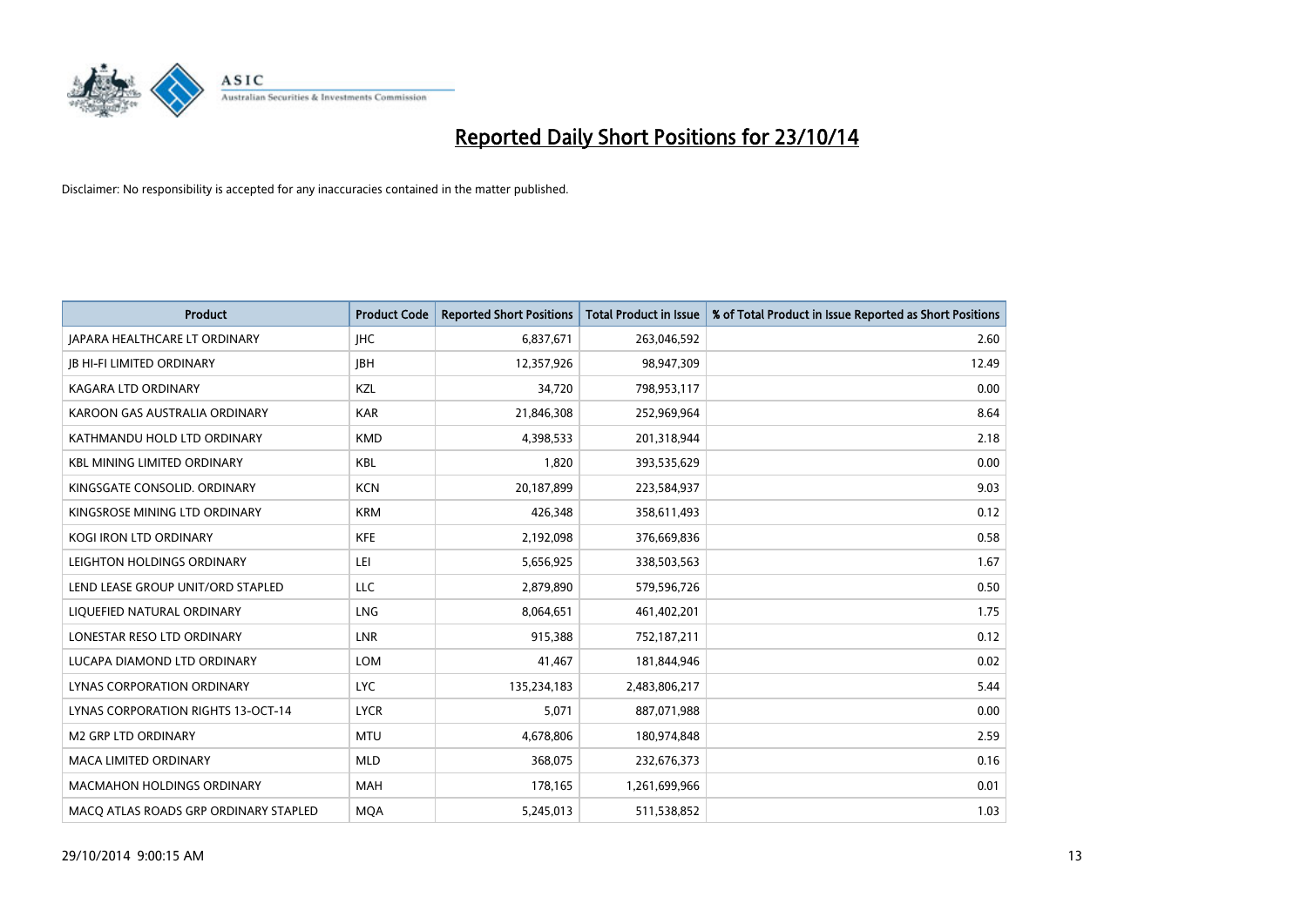

| <b>Product</b>                       | <b>Product Code</b> | <b>Reported Short Positions</b> | <b>Total Product in Issue</b> | % of Total Product in Issue Reported as Short Positions |
|--------------------------------------|---------------------|---------------------------------|-------------------------------|---------------------------------------------------------|
| MACOUARIE GROUP LTD ORDINARY         | MQG                 | 1,073,806                       | 321,202,994                   | 0.33                                                    |
| MAGELLAN FIN GRP LTD ORDINARY        | <b>MFG</b>          | 4,618,494                       | 159,571,466                   | 2.89                                                    |
| MANTRA GROUP LTD ORDINARY            | <b>MTR</b>          | 281,865                         | 249,471,229                   | 0.11                                                    |
| <b>MATRIX C &amp; E LTD ORDINARY</b> | <b>MCE</b>          | 2,561,473                       | 94,555,428                    | 2.71                                                    |
| <b>MAVERICK DRILLING ORDINARY</b>    | <b>MAD</b>          | 3,277,258                       | 544,321,602                   | 0.60                                                    |
| MAYNE PHARMA LTD ORDINARY            | <b>MYX</b>          | 11,105,523                      | 587,634,335                   | 1.89                                                    |
| MCMILLAN SHAKESPEARE ORDINARY        | <b>MMS</b>          | 1,072,352                       | 77,525,801                    | 1.38                                                    |
| MCPHERSON'S LTD ORDINARY             | <b>MCP</b>          | 10,011                          | 95,434,645                    | 0.01                                                    |
| MEDUSA MINING LTD ORDINARY           | <b>MML</b>          | 13,989,794                      | 207,794,301                   | 6.73                                                    |
| MERIDIAN ENERGY INSTALMENT RECEIPTS  | <b>MEZCA</b>        | 200,000                         | 1,255,413,626                 | 0.02                                                    |
| <b>MERMAID MARINE ORDINARY</b>       | <b>MRM</b>          | 18,763,466                      | 368,665,949                   | 5.09                                                    |
| MESOBLAST LIMITED ORDINARY           | <b>MSB</b>          | 21,087,656                      | 321,696,029                   | 6.56                                                    |
| METALS X LIMITED ORDINARY            | <b>MLX</b>          | 3,487,859                       | 1,655,826,110                 | 0.21                                                    |
| METCASH LIMITED ORDINARY             | <b>MTS</b>          | 120,584,384                     | 903,309,574                   | 13.35                                                   |
| METMINCO LIMITED ORDINARY            | <b>MNC</b>          | 32,000                          | 1,796,381,542                 | 0.00                                                    |
| MIGHTY RIVER POWER ORDINARY          | <b>MYT</b>          | 3,377,225                       | 1,400,012,517                 | 0.24                                                    |
| MINCOR RESOURCES NL ORDINARY         | <b>MCR</b>          | 120,915                         | 188,208,274                   | 0.06                                                    |
| MINERAL DEPOSITS ORDINARY            | <b>MDL</b>          | 1,139,759                       | 103,676,341                   | 1.10                                                    |
| MINERAL RESOURCES, ORDINARY          | <b>MIN</b>          | 16,649,570                      | 187,270,274                   | 8.89                                                    |
| MINT WIRELESS ORDINARY               | <b>MNW</b>          | 163,638                         | 470,372,395                   | 0.03                                                    |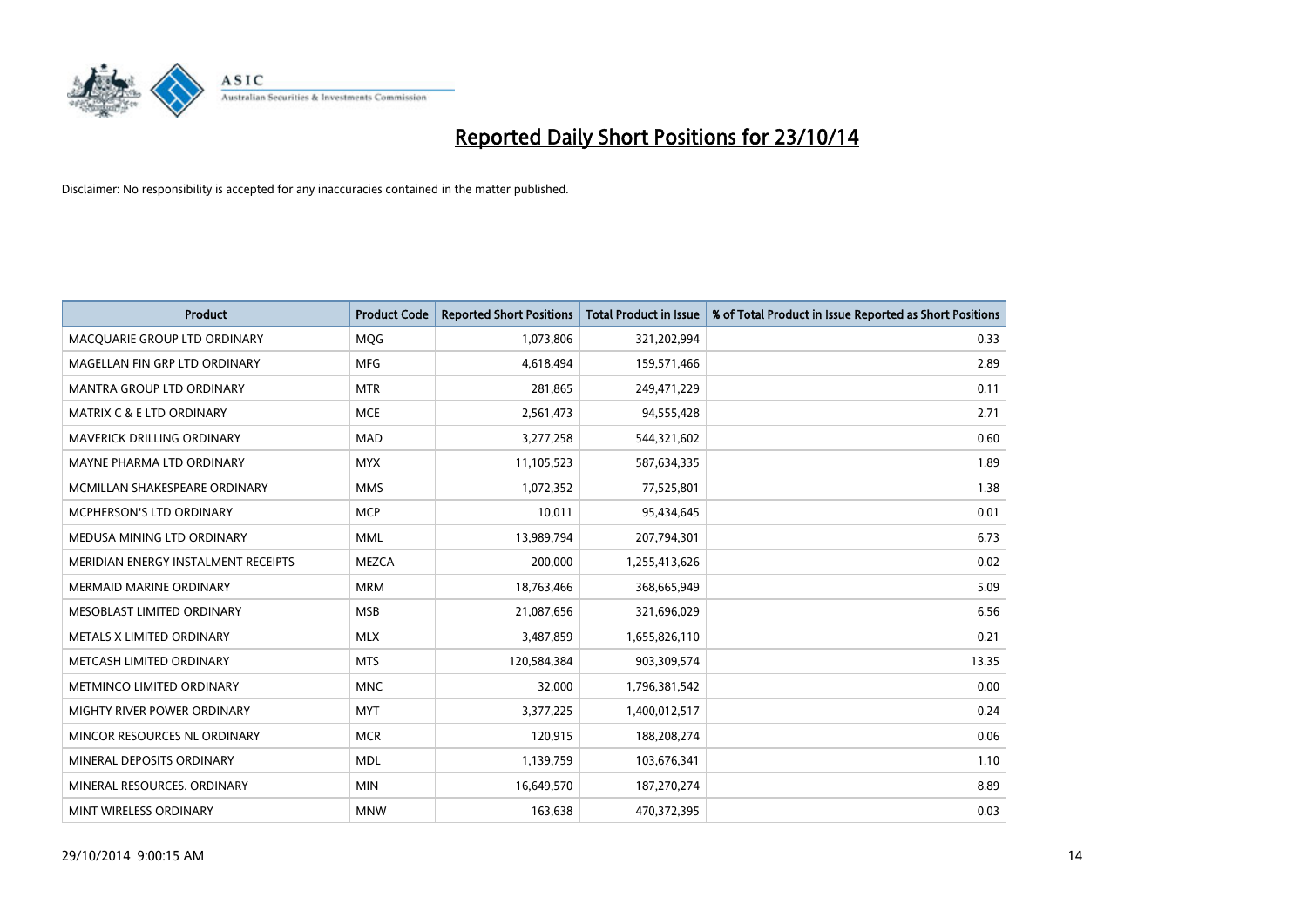

| Product                           | <b>Product Code</b> | <b>Reported Short Positions</b> | <b>Total Product in Issue</b> | % of Total Product in Issue Reported as Short Positions |
|-----------------------------------|---------------------|---------------------------------|-------------------------------|---------------------------------------------------------|
| MIRABELA NICKEL LTD ORDINARY      | <b>MBN</b>          | 10                              | 929,710,216                   | 0.00                                                    |
| MIRVAC GROUP STAPLED SECURITIES   | <b>MGR</b>          | 2,524,815                       | 3,697,197,370                 | 0.07                                                    |
| MOBILE EMBRACE LTD ORDINARY       | <b>MBE</b>          | 28,000                          | 376,510,098                   | 0.01                                                    |
| MOLOPO ENERGY LTD ORDINARY        | <b>MPO</b>          | 31,118                          | 248,705,730                   | 0.01                                                    |
| MONADELPHOUS GROUP ORDINARY       | <b>MND</b>          | 7,442,712                       | 92,998,380                    | 8.00                                                    |
| MONASH IVF GROUP LTD ORDINARY     | <b>MVF</b>          | 366,495                         | 231,081,089                   | 0.16                                                    |
| MORTGAGE CHOICE LTD ORDINARY      | <b>MOC</b>          | 1,086                           | 123,879,296                   | 0.00                                                    |
| <b>MOUNT GIBSON IRON ORDINARY</b> | <b>MGX</b>          | 33,736,967                      | 1,090,805,085                 | 3.09                                                    |
| MULTIPLEX SITES SITES             | <b>MXUPA</b>        | 2,356                           | 4,500,000                     | 0.05                                                    |
| MYER HOLDINGS LTD ORDINARY        | <b>MYR</b>          | 102,447,809                     | 585,689,551                   | 17.49                                                   |
| <b>MYSTATE LIMITED ORDINARY</b>   | <b>MYS</b>          | 20,497                          | 87,283,417                    | 0.02                                                    |
| NANOSONICS LIMITED ORDINARY       | <b>NAN</b>          | 2,065,335                       | 264,332,826                   | 0.78                                                    |
| NATIONAL AUST. BANK ORDINARY      | <b>NAB</b>          | 19,577,903                      | 2,365,790,790                 | 0.83                                                    |
| NATIONAL STORAGE STAPLED          | <b>NSR</b>          | 1,007,219                       | 290,831,660                   | 0.35                                                    |
| NAVITAS LIMITED ORDINARY          | <b>NVT</b>          | 4,159,896                       | 376,037,813                   | 1.11                                                    |
| NEARMAP LTD ORDINARY              | <b>NEA</b>          | 1,269,924                       | 338,146,101                   | 0.38                                                    |
| NEON ENERGY LIMITED ORDINARY      | <b>NEN</b>          | 140,474                         | 553,037,848                   | 0.03                                                    |
| NEW HOPE CORPORATION ORDINARY     | <b>NHC</b>          | 1,047,771                       | 830,999,449                   | 0.13                                                    |
| NEWCREST MINING ORDINARY          | <b>NCM</b>          | 9,323,765                       | 766,510,971                   | 1.22                                                    |
| NEWS CORP A NON-VOTING CDI        | <b>NWSLV</b>        | 372,981                         | 2,692,304                     | 13.85                                                   |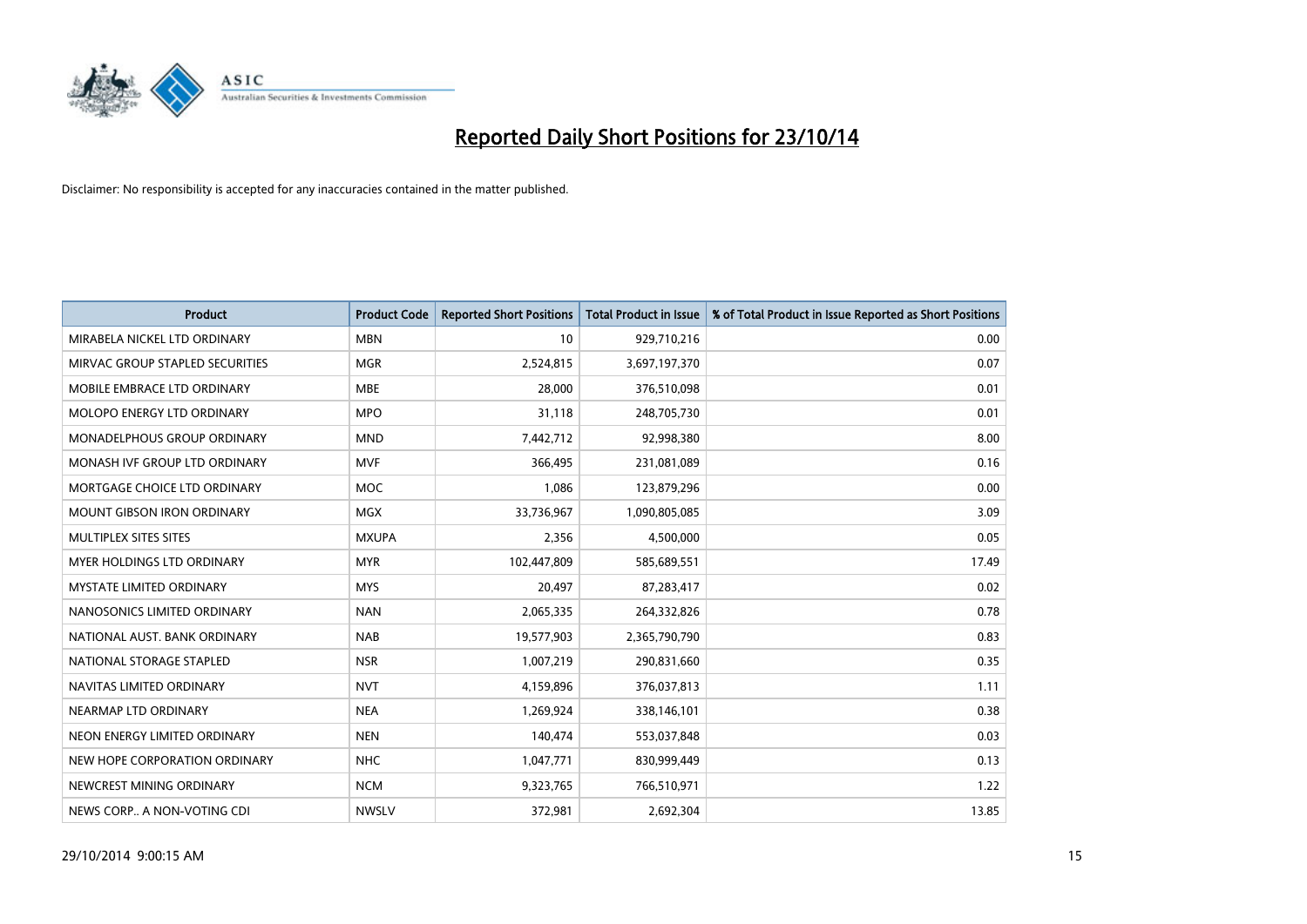

| <b>Product</b>                        | <b>Product Code</b> | <b>Reported Short Positions</b> | <b>Total Product in Issue</b> | % of Total Product in Issue Reported as Short Positions |
|---------------------------------------|---------------------|---------------------------------|-------------------------------|---------------------------------------------------------|
| NEWS CORP B VOTING CDI                | <b>NWS</b>          | 2,425,181                       | 23,433,427                    | 10.35                                                   |
| NEWSAT LIMITED ORDINARY               | <b>NWT</b>          | 7,183,138                       | 613,199,841                   | 1.17                                                    |
| NEXTDC LIMITED ORDINARY               | <b>NXT</b>          | 19,115,144                      | 193,154,486                   | 9.90                                                    |
| NEXUS ENERGY LIMITED ORDINARY         | <b>NXS</b>          | 83,983                          | 1,330,219,459                 | 0.01                                                    |
| NIB HOLDINGS LIMITED ORDINARY         | <b>NHF</b>          | 2,389,217                       | 439,004,182                   | 0.54                                                    |
| NINE ENTERTAINMENT ORDINARY           | <b>NEC</b>          | 10,362,002                      | 940,295,023                   | 1.10                                                    |
| NOBLE MINERAL RES ORDINARY            | <b>NMG</b>          | 2,365,726                       | 666,397,952                   | 0.36                                                    |
| NORTHERN IRON LTD ORDINARY            | <b>NFE</b>          | 11,392                          | 484,405,314                   | 0.00                                                    |
| NORTHERN STAR ORDINARY                | <b>NST</b>          | 12,476,554                      | 592,256,718                   | 2.11                                                    |
| NRW HOLDINGS LIMITED ORDINARY         | <b>NWH</b>          | 7,573,101                       | 278,888,011                   | 2.72                                                    |
| NUFARM LIMITED ORDINARY               | <b>NUF</b>          | 13,149,590                      | 264,367,746                   | 4.97                                                    |
| NUPLEX INDUSTRIES ORDINARY            | <b>NPX</b>          | 1,000                           | 198,125,827                   | 0.00                                                    |
| OCEANAGOLD CORP. CHESS DEPOSITARY INT | <b>OGC</b>          | 2,027,239                       | 301,520,186                   | 0.67                                                    |
| OIL SEARCH LTD ORDINARY               | OSH                 | 3,361,346                       | 1,522,692,587                 | 0.22                                                    |
| OM HOLDINGS LIMITED ORDINARY          | OMH                 | 58,082                          | 733,423,337                   | 0.01                                                    |
| OMI HOLDINGS LIMITED ORDINARY         | OMI                 | 27,135                          | 76,746,962                    | 0.04                                                    |
| ORBIS GOLD LTD ORDINARY               | OBS                 | 10,000                          | 249,886,056                   | 0.00                                                    |
| ORICA LIMITED ORDINARY                | ORI                 | 17,677,011                      | 372,743,291                   | 4.74                                                    |
| ORIGIN ENERGY ORDINARY                | <b>ORG</b>          | 8,469,039                       | 1,106,302,201                 | 0.77                                                    |
| OROCOBRE LIMITED ORDINARY             | <b>ORE</b>          | 2,415,012                       | 132,041,911                   | 1.83                                                    |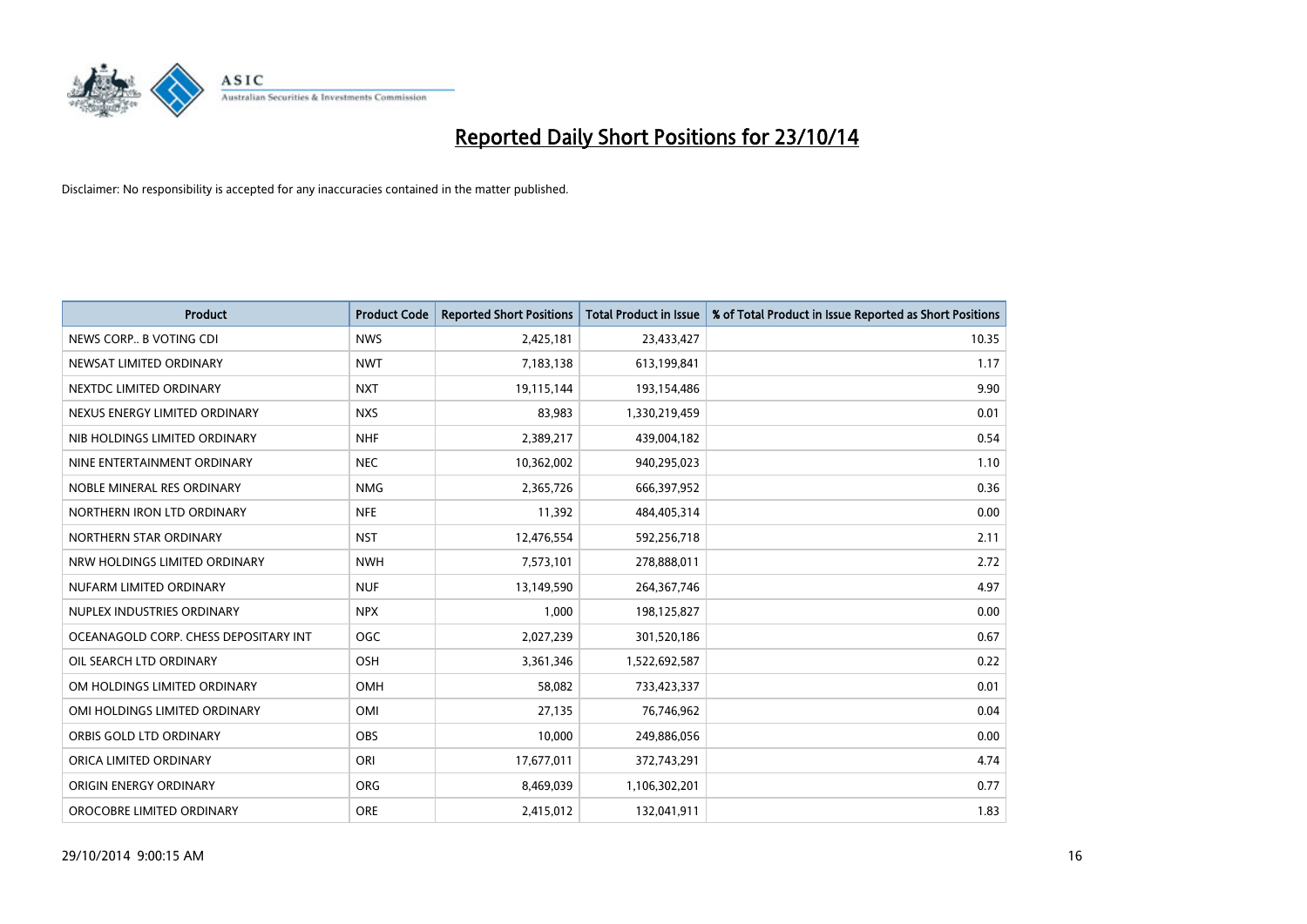

| <b>Product</b>                 | <b>Product Code</b> | <b>Reported Short Positions</b> | <b>Total Product in Issue</b> | % of Total Product in Issue Reported as Short Positions |
|--------------------------------|---------------------|---------------------------------|-------------------------------|---------------------------------------------------------|
| ORORA LIMITED ORDINARY         | <b>ORA</b>          | 10,911,155                      | 1,206,684,923                 | 0.90                                                    |
| OROTONGROUP LIMITED ORDINARY   | ORL                 | 248,991                         | 40,880,902                    | 0.61                                                    |
| OZ MINERALS ORDINARY           | OZL                 | 15,474,316                      | 303,470,022                   | 5.10                                                    |
| OZFOREX GROUP LTD ORDINARY     | <b>OFX</b>          | 9,014,892                       | 240,000,000                   | 3.76                                                    |
| <b>PACIFIC BRANDS ORDINARY</b> | <b>PBG</b>          | 67,356,487                      | 917,226,291                   | 7.34                                                    |
| PACT GROUP HLDGS LTD ORDINARY  | <b>PGH</b>          | 2,658,360                       | 294,097,961                   | 0.90                                                    |
| PALADIN ENERGY LTD ORDINARY    | <b>PDN</b>          | 108,903,075                     | 964,894,574                   | 11.29                                                   |
| PANAUST LIMITED ORDINARY       | <b>PNA</b>          | 102,754                         | 636,599,496                   | 0.02                                                    |
| PANORAMIC RESOURCES ORDINARY   | PAN                 | 148,462                         | 322,275,824                   | 0.05                                                    |
| PANTERRA GOLD LTD ORDINARY     | PGI                 | $\mathbf{1}$                    | 822,241,166                   | 0.00                                                    |
| PAPERLINX LIMITED ORDINARY     | <b>PPX</b>          | 44,691                          | 665,181,261                   | 0.01                                                    |
| PAPILLON RES LTD ORDINARY      | PIR                 | 112,616                         | 356,976,210                   | 0.03                                                    |
| PATTIES FOODS LTD ORDINARY     | PFL                 | 9,001                           | 139,144,338                   | 0.01                                                    |
| PEET LIMITED ORDINARY          | <b>PPC</b>          | 52,444                          | 434,682,005                   | 0.01                                                    |
| PERPETUAL LIMITED ORDINARY     | <b>PPT</b>          | 1,187,398                       | 46,574,426                    | 2.55                                                    |
| PERSEUS MINING LTD ORDINARY    | PRU                 | 22,513,263                      | 526,656,401                   | 4.27                                                    |
| PHARMAXIS LTD ORDINARY         | <b>PXS</b>          | 501,000                         | 309,637,849                   | 0.16                                                    |
| PHOSPHAGENICS LTD. ORDINARY    | <b>POH</b>          | 43,750                          | 1,261,965,957                 | 0.00                                                    |
| PLATINUM ASSET ORDINARY        | <b>PTM</b>          | 3,171,214                       | 580,536,282                   | 0.55                                                    |
| PLATINUM AUSTRALIA ORDINARY    | <b>PLA</b>          | 836,027                         | 504,968,043                   | 0.17                                                    |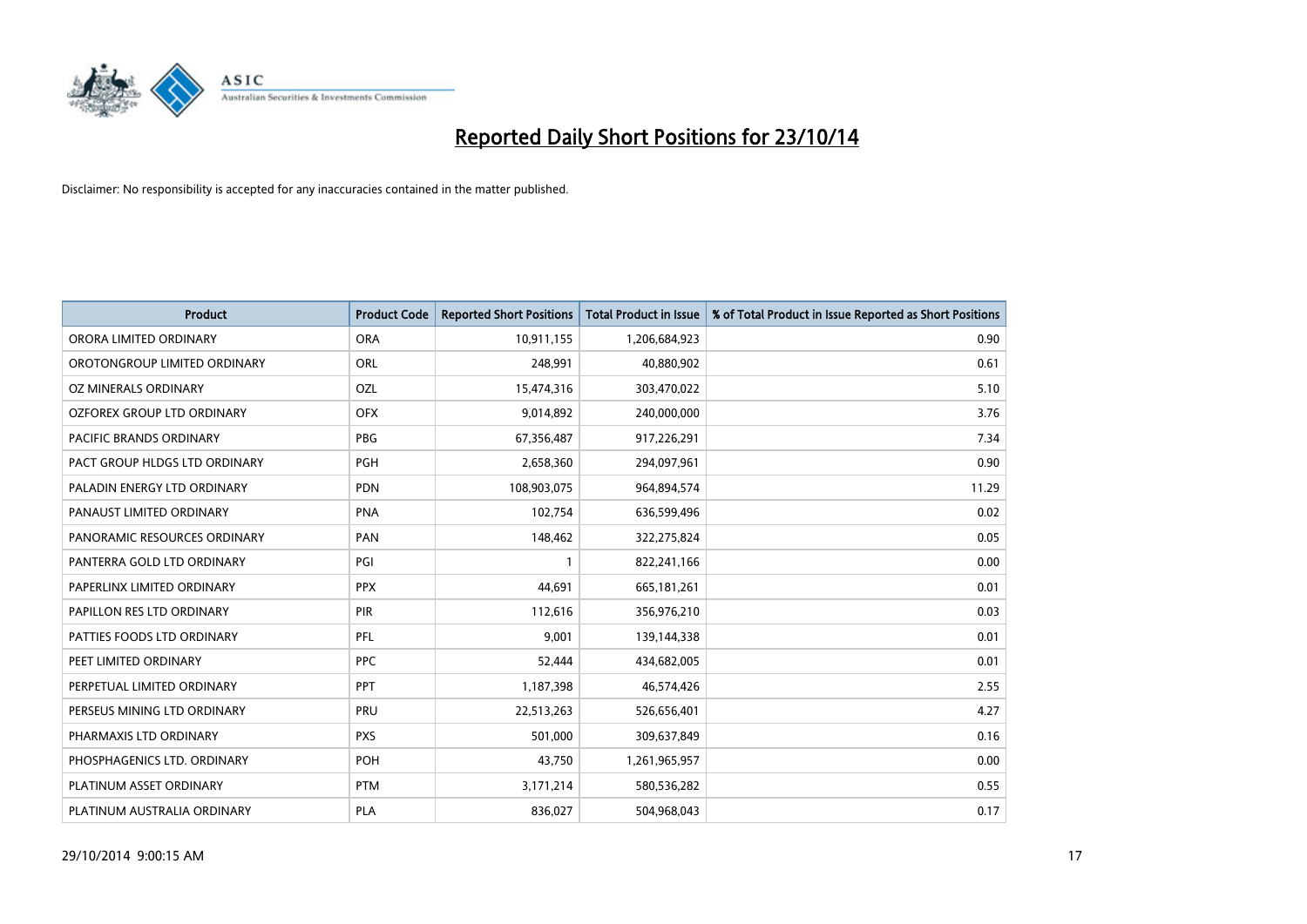

| <b>Product</b>                      | <b>Product Code</b> | <b>Reported Short Positions</b> | <b>Total Product in Issue</b> | % of Total Product in Issue Reported as Short Positions |
|-------------------------------------|---------------------|---------------------------------|-------------------------------|---------------------------------------------------------|
| PMP LIMITED ORDINARY                | <b>PMP</b>          | 27,581                          | 323,781,124                   | 0.01                                                    |
| POSEIDON NICK LTD ORDINARY          | <b>POS</b>          | 602,001                         | 601,024,910                   | 0.10                                                    |
| PRANA BIOTECHNOLOGY ORDINARY        | PBT                 | 2,918,708                       | 488,936,960                   | 0.60                                                    |
| PREMIER INVESTMENTS ORDINARY        | <b>PMV</b>          | 313,412                         | 155,714,874                   | 0.20                                                    |
| PRIMA BIOMED LTD ORDINARY           | <b>PRR</b>          | 132,361                         | 1,258,301,929                 | 0.01                                                    |
| PRIMARY HEALTH CARE ORDINARY        | PRY                 | 25,560,691                      | 512,130,550                   | 4.99                                                    |
| PRIME MEDIA GRP LTD ORDINARY        | <b>PRT</b>          | 1,585,508                       | 366,330,303                   | 0.43                                                    |
| PROGRAMMED ORDINARY                 | <b>PRG</b>          | 208,180                         | 118,651,911                   | 0.18                                                    |
| PURA VIDA ENERGY NL ORDINARY        | <b>PVD</b>          | 14.896                          | 129,430,698                   | 0.01                                                    |
| <b>QANTAS AIRWAYS ORDINARY</b>      | QAN                 | 39,032,966                      | 2,196,330,250                 | 1.78                                                    |
| OBE INSURANCE GROUP ORDINARY        | <b>OBE</b>          | 24,865,040                      | 1,364,945,301                 | 1.82                                                    |
| QRXPHARMA LTD ORDINARY              | QRX                 | 194,125                         | 164,190,969                   | 0.12                                                    |
| <b>QUBE HOLDINGS LTD ORDINARY</b>   | <b>QUB</b>          | 4,334,303                       | 1,054,428,076                 | 0.41                                                    |
| RAMSAY HEALTH CARE ORDINARY         | <b>RHC</b>          | 721,717                         | 202,081,252                   | 0.36                                                    |
| <b>RCG CORPORATION LTD ORDINARY</b> | <b>RCG</b>          | 269,150                         | 263,808,625                   | 0.10                                                    |
| <b>RCR TOMLINSON ORDINARY</b>       | <b>RCR</b>          | 477,022                         | 139,000,806                   | 0.34                                                    |
| <b>REA GROUP ORDINARY</b>           | <b>REA</b>          | 1,815,691                       | 131,714,699                   | 1.38                                                    |
| <b>REAL ENERGY CORP ORDINARY</b>    | <b>RLE</b>          | 85,434                          | 121,559,800                   | 0.07                                                    |
| <b>RECALL HOLDINGS LTD ORDINARY</b> | <b>REC</b>          | 8,000,810                       | 313,149,677                   | 2.55                                                    |
| <b>RECKON LIMITED ORDINARY</b>      | <b>RKN</b>          | 1,382,719                       | 112,084,762                   | 1.23                                                    |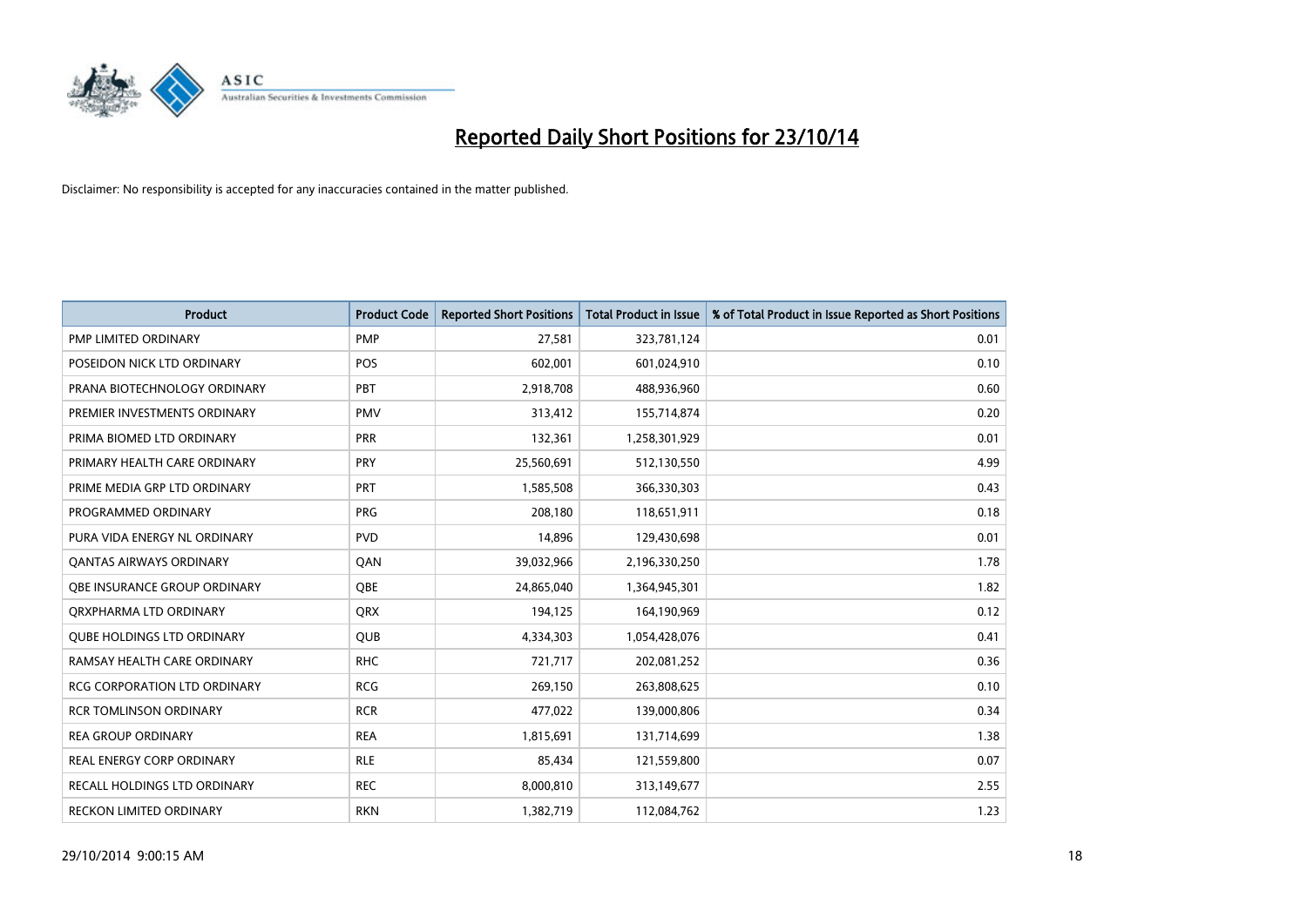

| <b>Product</b>                    | <b>Product Code</b> | <b>Reported Short Positions</b> | <b>Total Product in Issue</b> | % of Total Product in Issue Reported as Short Positions |
|-----------------------------------|---------------------|---------------------------------|-------------------------------|---------------------------------------------------------|
| <b>RED 5 LIMITED ORDINARY</b>     | <b>RED</b>          | 174,740                         | 759,451,008                   | 0.02                                                    |
| <b>RED FORK ENERGY ORDINARY</b>   | <b>RFE</b>          | 318,694                         | 501,051,719                   | 0.06                                                    |
| REDBANK ENERGY LTD ORDINARY       | AEJ                 | 13                              | 786,287                       | 0.00                                                    |
| REED RESOURCES LTD ORDINARY       | <b>RDR</b>          | 2,000                           | 499,453,895                   | 0.00                                                    |
| <b>REGIS RESOURCES ORDINARY</b>   | <b>RRL</b>          | 49,008,615                      | 499,781,595                   | 9.81                                                    |
| RESMED INC CDI 10:1               | <b>RMD</b>          | 35,280,085                      | 1,403,045,440                 | 2.51                                                    |
| <b>RESOLUTE MINING ORDINARY</b>   | <b>RSG</b>          | 9,492,326                       | 641,189,223                   | 1.48                                                    |
| RESOURCE GENERATION ORDINARY      | <b>RES</b>          | 1,220                           | 581,380,338                   | 0.00                                                    |
| <b>RETAIL FOOD GROUP ORDINARY</b> | <b>RFG</b>          | 6,674,754                       | 146,046,559                   | 4.57                                                    |
| REX MINERALS LIMITED ORDINARY     | <b>RXM</b>          | 1,123,056                       | 220,519,784                   | 0.51                                                    |
| RIO TINTO LIMITED ORDINARY        | <b>RIO</b>          | 3,378,696                       | 435,758,720                   | 0.78                                                    |
| RNI NL. ORDINARY                  | <b>RNI</b>          | 250,000                         | 426,055,957                   | 0.06                                                    |
| ROC OIL COMPANY ORDINARY          | <b>ROC</b>          | 2,585,652                       | 687,618,400                   | 0.38                                                    |
| <b>ROX RESOURCES ORDINARY</b>     | <b>RXL</b>          | 2,644,248                       | 849,673,095                   | 0.31                                                    |
| ROYAL WOLF HOLDINGS ORDINARY      | <b>RWH</b>          | 209,381                         | 100,387,052                   | 0.21                                                    |
| RUBIK FINANCIAL LTD. ORDINARY     | RFL                 | 25,998                          | 341,249,914                   | 0.01                                                    |
| RUNGEPINCOCKMINARCO ORDINARY      | <b>RUL</b>          | 8,667                           | 177,653,062                   | 0.00                                                    |
| SAI GLOBAL LIMITED ORDINARY       | SAI                 | 420,972                         | 211,726,802                   | 0.20                                                    |
| SALMAT LIMITED ORDINARY           | <b>SLM</b>          | 101,385                         | 159,812,799                   | 0.06                                                    |
| SAMSON OIL & GAS LTD ORDINARY     | SSN                 | 16,955,880                      | 2,837,780,958                 | 0.60                                                    |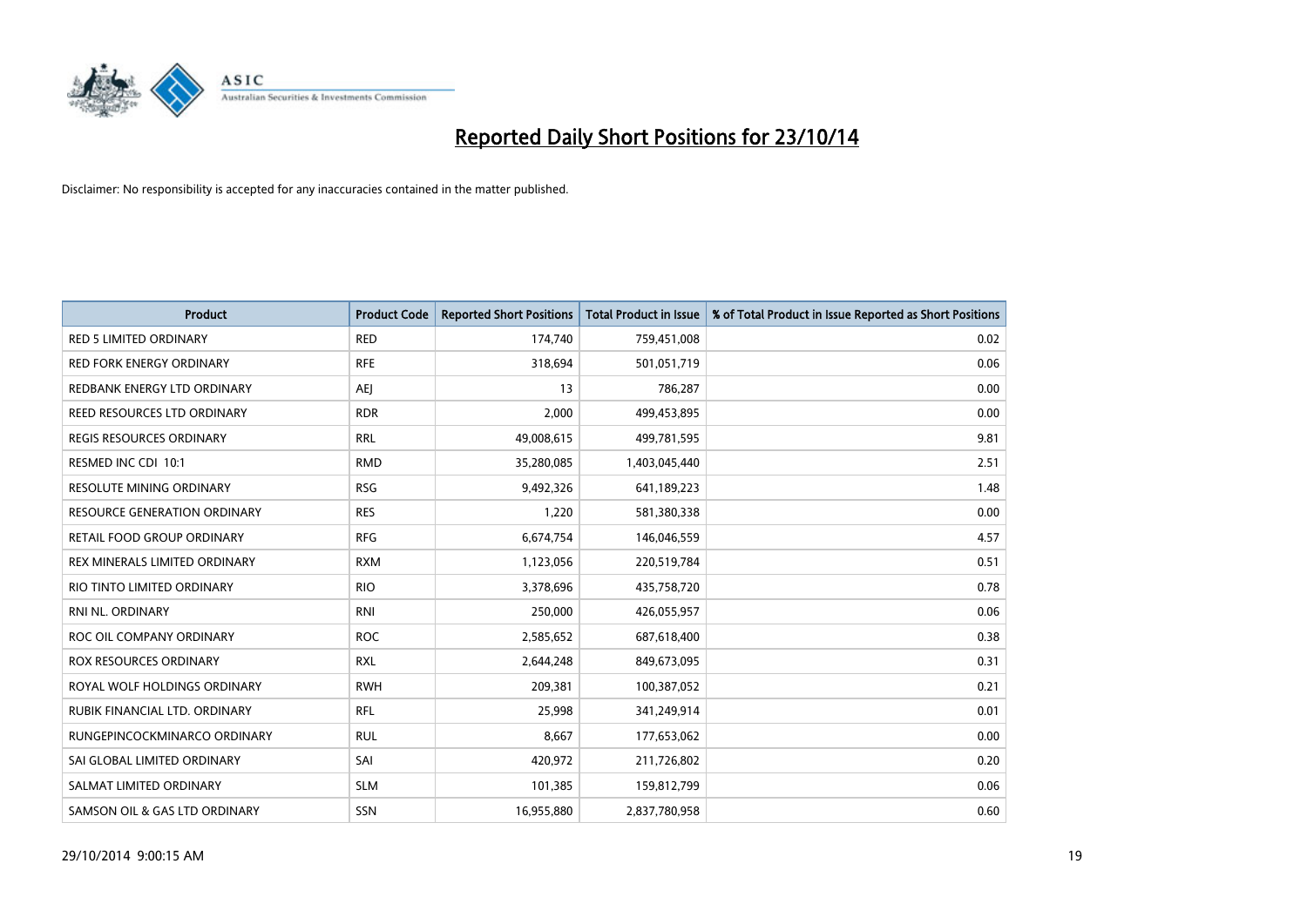

| <b>Product</b>                           | <b>Product Code</b> | <b>Reported Short Positions</b> | <b>Total Product in Issue</b> | % of Total Product in Issue Reported as Short Positions |
|------------------------------------------|---------------------|---------------------------------|-------------------------------|---------------------------------------------------------|
| SANDFIRE RESOURCES ORDINARY              | <b>SFR</b>          | 2,927,006                       | 155,640,968                   | 1.88                                                    |
| SANTOS LTD ORDINARY                      | <b>STO</b>          | 7,311,420                       | 982,259,991                   | 0.74                                                    |
| SARACEN MINERAL ORDINARY                 | <b>SAR</b>          | 4,375,468                       | 792,784,738                   | 0.55                                                    |
| SCA PROPERTY GROUP STAPLED SECURITIES    | <b>SCP</b>          | 19,459,540                      | 648,628,320                   | 3.00                                                    |
| <b>SCENTRE GRP STAPLED</b>               | <b>SCG</b>          | 28,962,684                      | 5,324,296,678                 | 0.54                                                    |
| SEDGMAN LIMITED ORDINARY                 | <b>SDM</b>          | 1,128,550                       | 227,059,277                   | 0.50                                                    |
| SEEK LIMITED ORDINARY                    | <b>SEK</b>          | 12,519,058                      | 342,335,122                   | 3.66                                                    |
| SELECT HARVESTS ORDINARY                 | <b>SHV</b>          | 1,252,591                       | 70,940,874                    | 1.77                                                    |
| SENEX ENERGY LIMITED ORDINARY            | <b>SXY</b>          | 47,030,168                      | 1,149,657,377                 | 4.09                                                    |
| SERVICE STREAM ORDINARY                  | <b>SSM</b>          | 30                              | 386,389,873                   | 0.00                                                    |
| SEVEN GROUP HOLDINGS ORDINARY            | <b>SVW</b>          | 1,675,037                       | 300,660,933                   | 0.56                                                    |
| SEVEN WEST MEDIA LTD ORDINARY            | <b>SWM</b>          | 15,720,832                      | 999,160,872                   | 1.57                                                    |
| SEYMOUR WHYTE LTD ORDINARY               | SWL                 | 30,840                          | 87,647,595                    | 0.04                                                    |
| SG FLEET GROUP LTD ORDINARY              | SGF                 | 64,972                          | 242,691,826                   | 0.03                                                    |
| SIGMA PHARMACEUTICAL ORDINARY            | <b>SIP</b>          | 18,837,949                      | 1,108,086,575                 | 1.70                                                    |
| SILEX SYSTEMS ORDINARY                   | <b>SLX</b>          | 8,817,068                       | 170,467,339                   | 5.17                                                    |
| SILVER CHEF LIMITED ORDINARY             | SIV                 | 35,143                          | 29,640,865                    | 0.12                                                    |
| SILVER LAKE RESOURCE ORDINARY            | <b>SLR</b>          | 26,736,815                      | 503,233,971                   | 5.31                                                    |
| SIMS METAL MGMT LTD ORDINARY             | SGM                 | 15,752,408                      | 204,633,630                   | 7.70                                                    |
| SINGAPORE TELECOMM. CHESS DEPOSITARY INT | SGT                 | 3,386,750                       | 115,837,110                   | 2.92                                                    |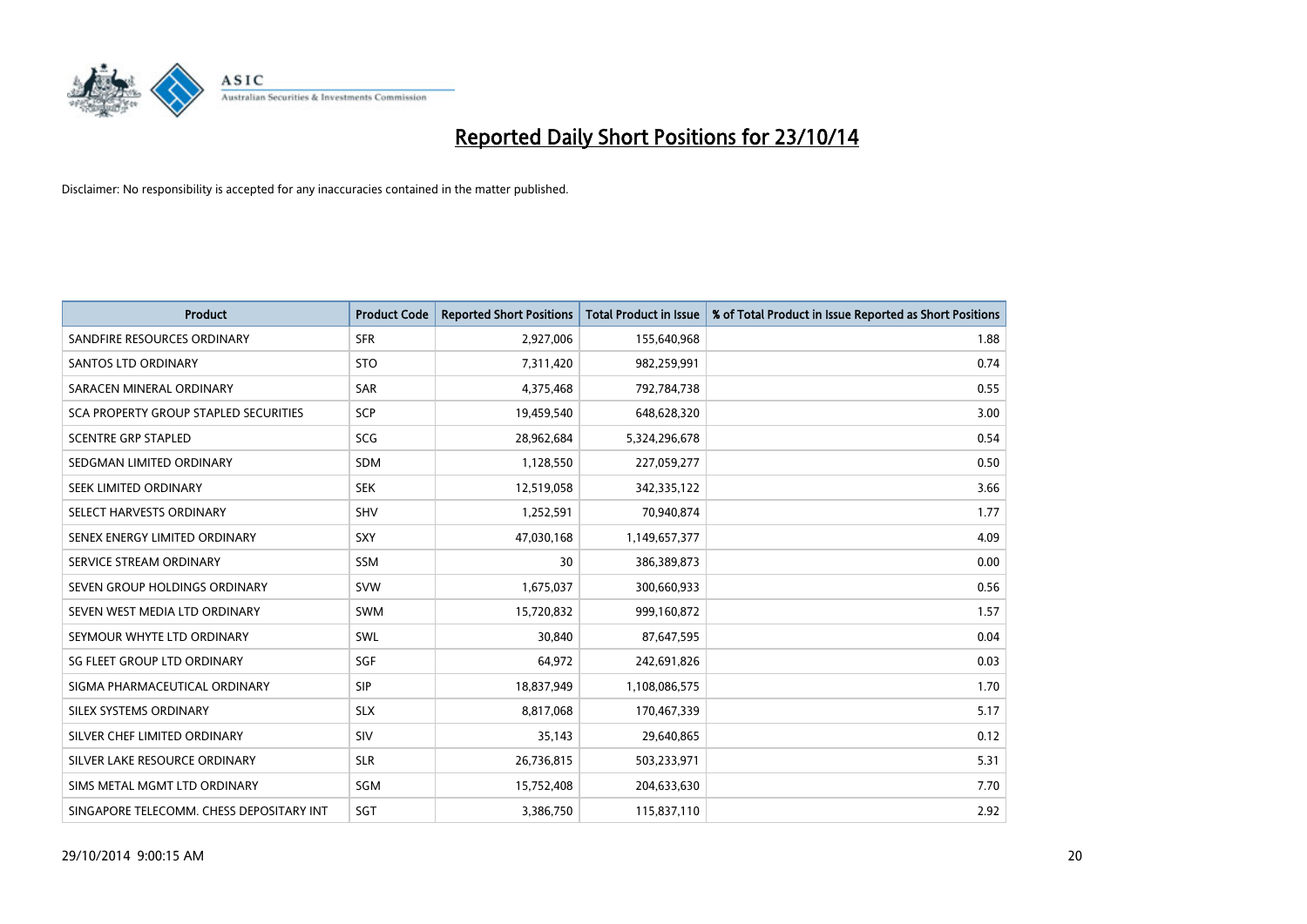

| <b>Product</b>                           | <b>Product Code</b> | <b>Reported Short Positions</b> | <b>Total Product in Issue</b> | % of Total Product in Issue Reported as Short Positions |
|------------------------------------------|---------------------|---------------------------------|-------------------------------|---------------------------------------------------------|
| SINO GAS ENERGY ORDINARY                 | <b>SEH</b>          | 9,037,322                       | 1,541,672,358                 | 0.59                                                    |
| SIRIUS RESOURCES NL ORDINARY             | <b>SIR</b>          | 14,166,812                      | 340,988,269                   | 4.15                                                    |
| SIRTEX MEDICAL ORDINARY                  | <b>SRX</b>          | 13,395                          | 56,524,273                    | 0.02                                                    |
| SKILLED GROUP LTD ORDINARY               | <b>SKE</b>          | 6,602,426                       | 235,753,791                   | 2.80                                                    |
| <b>SKY NETWORK ORDINARY</b>              | <b>SKT</b>          | 11,816,154                      | 389,139,785                   | 3.04                                                    |
| SKYCITY ENT GRP LTD ORDINARY             | <b>SKC</b>          | 9,005,088                       | 592,857,388                   | 1.52                                                    |
| <b>SLATER &amp; GORDON ORDINARY</b>      | SGH                 | 2,024,594                       | 205,583,924                   | 0.98                                                    |
| SMARTGRP CORPORATION ORDINARY            | <b>SIQ</b>          | 204,890                         | 101,461,150                   | 0.20                                                    |
| SMS MANAGEMENT, ORDINARY                 | <b>SMX</b>          | 1,724,587                       | 69,394,537                    | 2.49                                                    |
| SONIC HEALTHCARE ORDINARY                | <b>SHL</b>          | 2,906,377                       | 401,171,556                   | 0.72                                                    |
| SOUL PATTINSON (W.H) ORDINARY            | SOL                 | 30,606                          | 239,395,320                   | 0.01                                                    |
| SP AUSNET STAPLED SECURITIES             | <b>SPN</b>          | 595,889                         | 3,425,244,162                 | 0.02                                                    |
| SPARK INFRASTRUCTURE STAPLED US PROHIBT. | SKI                 | 13,513,653                      | 1,466,360,128                 | 0.92                                                    |
| SPARK NEW ZEALAND ORDINARY               | <b>SPK</b>          | 13,376,888                      | 1,834,767,958                 | 0.73                                                    |
| SPDR 200 FUND ETF UNITS                  | STW                 | 8,181                           | 46,546,865                    | 0.02                                                    |
| SPECIALTY FASHION ORDINARY               | <b>SFH</b>          | 107,369                         | 192,236,121                   | 0.06                                                    |
| SPOTLESS GRP HLD LTD ORDINARY            | <b>SPO</b>          | 24, 242, 784                    | 1,098,290,178                 | 2.21                                                    |
| ST BARBARA LIMITED ORDINARY              | <b>SBM</b>          | 9,924,476                       | 488,074,077                   | 2.03                                                    |
| STARPHARMA HOLDINGS ORDINARY             | SPL                 | 14,852,972                      | 313,748,388                   | 4.73                                                    |
| STEADFAST GROUP LTD ORDINARY             | <b>SDF</b>          | 9,736,159                       | 503,352,992                   | 1.93                                                    |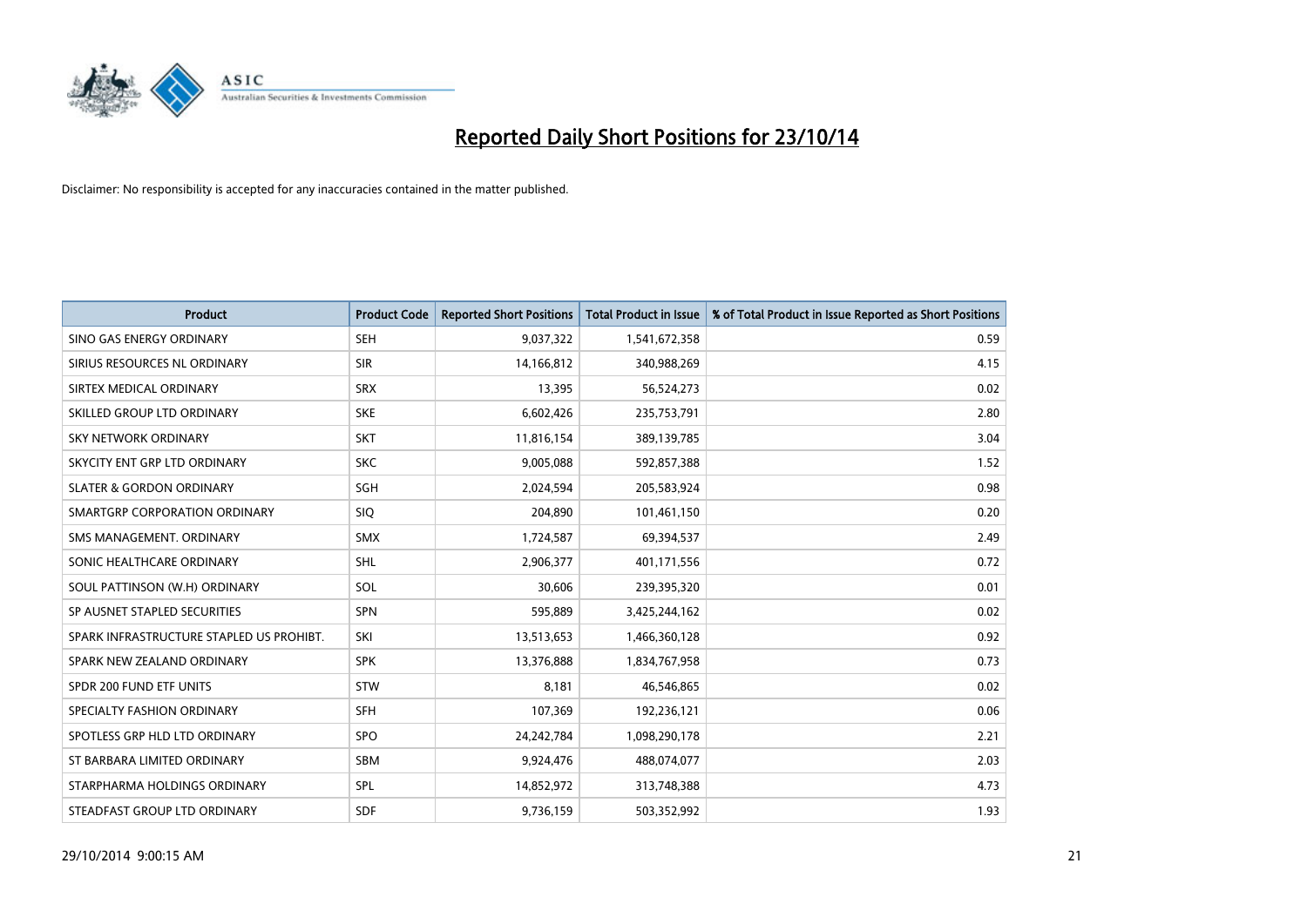

| <b>Product</b>                   | <b>Product Code</b> | <b>Reported Short Positions</b> | <b>Total Product in Issue</b> | % of Total Product in Issue Reported as Short Positions |
|----------------------------------|---------------------|---------------------------------|-------------------------------|---------------------------------------------------------|
| STH CRS ELECT ENGNR ORDINARY     | <b>SXE</b>          | 6,646                           | 161,523,130                   | 0.00                                                    |
| STHN CROSS MEDIA ORDINARY        | SXL                 | 34,883,801                      | 705,246,986                   | 4.95                                                    |
| STOCKLAND UNITS/ORD STAPLED      | SGP                 | 5,950,227                       | 2,348,746,744                 | 0.25                                                    |
| STRAITS RES LTD. ORDINARY        | SRO                 | 20,370                          | 1,217,730,293                 | 0.00                                                    |
| STRIKE ENERGY LTD ORDINARY       | <b>STX</b>          | 4,000                           | 833,330,946                   | 0.00                                                    |
| STW COMMUNICATIONS ORDINARY      | SGN                 | 5,480,369                       | 409,699,000                   | 1.34                                                    |
| SUNCORP GROUP LTD ORDINARY       | <b>SUN</b>          | 8,957,563                       | 1,286,600,980                 | 0.70                                                    |
| SUNDANCE ENERGY ORDINARY         | <b>SEA</b>          | 2,694,158                       | 548,854,663                   | 0.49                                                    |
| SUNDANCE RESOURCES ORDINARY      | SDL                 | 88,618,918                      | 3,082,028,456                 | 2.88                                                    |
| SUNLAND GROUP LTD ORDINARY       | <b>SDG</b>          | 104,980                         | 181,710,087                   | 0.06                                                    |
| SUPER RET REP LTD ORDINARY       | <b>SUL</b>          | 10,834,998                      | 196,897,430                   | 5.50                                                    |
| <b>SWICK MINING ORDINARY</b>     | <b>SWK</b>          | 48,323                          | 216,123,326                   | 0.02                                                    |
| SYD AIRPORT STAPLED US PROHIBIT. | <b>SYD</b>          | 26,298,357                      | 2,216,216,041                 | 1.19                                                    |
| SYRAH RESOURCES ORDINARY         | <b>SYR</b>          | 4,907,304                       | 164,135,076                   | 2.99                                                    |
| TABCORP HOLDINGS LTD ORDINARY    | <b>TAH</b>          | 17,627,287                      | 765,652,364                   | 2.30                                                    |
| TAP OIL LIMITED ORDINARY         | <b>TAP</b>          | 35,371                          | 243,186,639                   | 0.01                                                    |
| TASSAL GROUP LIMITED ORDINARY    | <b>TGR</b>          | 317,005                         | 146,897,115                   | 0.22                                                    |
| TATTS GROUP LTD ORDINARY         | <b>TTS</b>          | 35,293,565                      | 1,445,002,696                 | 2.44                                                    |
| <b>TECHNOLOGY ONE ORDINARY</b>   | <b>TNE</b>          | 3,435,968                       | 308,796,455                   | 1.11                                                    |
| TELSTRA CORPORATION, ORDINARY    | <b>TLS</b>          | 59,822,312                      | 12,443,074,357                | 0.48                                                    |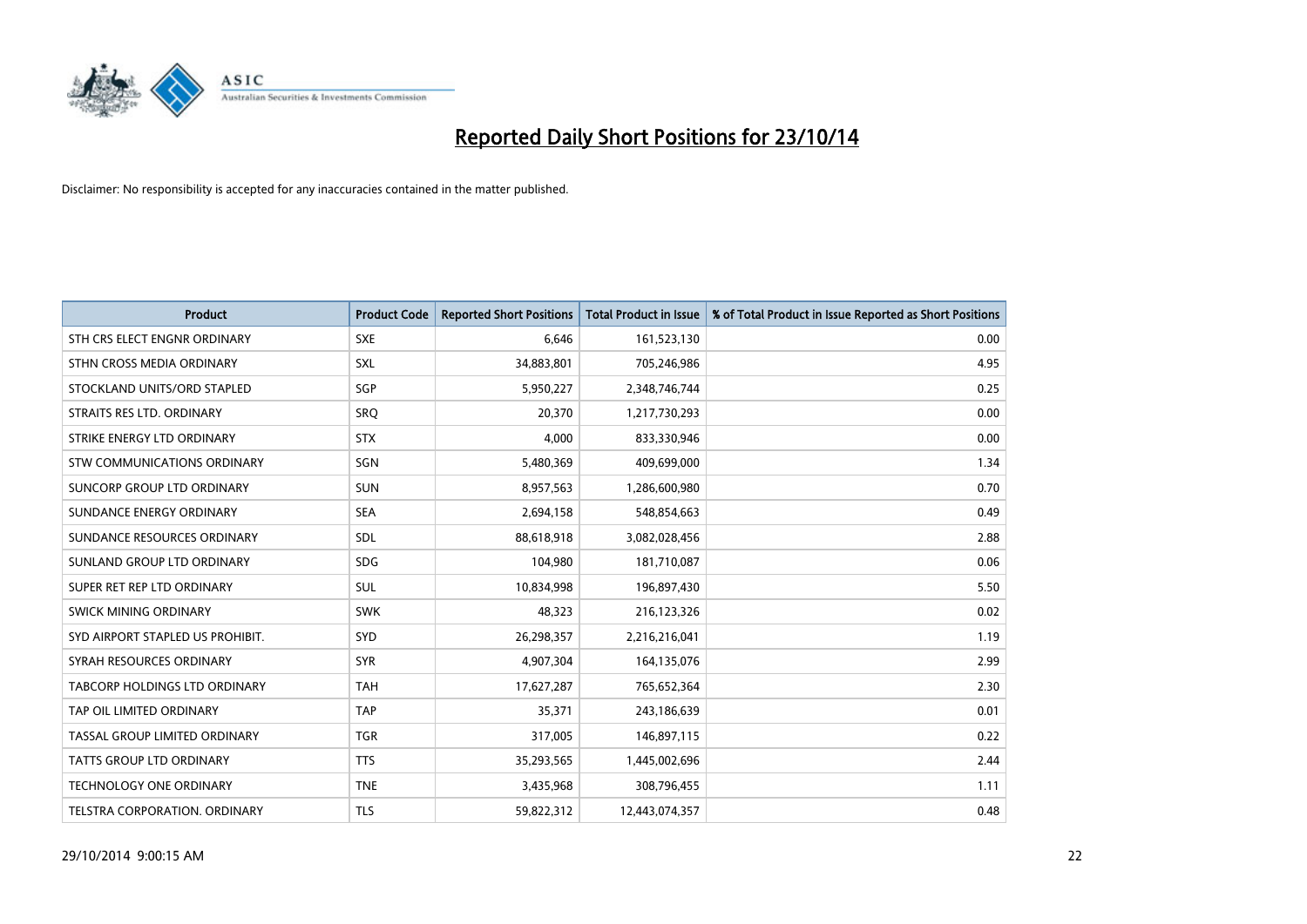

| <b>Product</b>                       | <b>Product Code</b> | <b>Reported Short Positions</b> | <b>Total Product in Issue</b> | % of Total Product in Issue Reported as Short Positions |
|--------------------------------------|---------------------|---------------------------------|-------------------------------|---------------------------------------------------------|
| TEN NETWORK HOLDINGS ORDINARY        | <b>TEN</b>          | 155,087,794                     | 2,630,984,596                 | 5.89                                                    |
| TERANGA GOLD CORP CDI 1:1            | TGZ                 | 1,374                           | 73,965,595                    | 0.00                                                    |
| TFS CORPORATION LTD ORDINARY         | <b>TFC</b>          | 5,321,209                       | 325,267,408                   | 1.64                                                    |
| THE REJECT SHOP ORDINARY             | <b>TRS</b>          | 2,180,227                       | 28,844,648                    | 7.56                                                    |
| <b>TIGER RESOURCES ORDINARY</b>      | <b>TGS</b>          | 9,673,957                       | 1,143,541,406                 | 0.85                                                    |
| TOLL HOLDINGS LTD ORDINARY           | <b>TOL</b>          | 21,251,372                      | 717,318,622                   | 2.96                                                    |
| TORO ENERGY LIMITED ORDINARY         | <b>TOE</b>          | 9,845                           | 1,567,784,418                 | 0.00                                                    |
| TOX FREE SOLUTIONS ORDINARY          | <b>TOX</b>          | 2,564,224                       | 133,752,359                   | 1.92                                                    |
| TPG TELECOM LIMITED ORDINARY         | <b>TPM</b>          | 9,487,943                       | 793,808,141                   | 1.20                                                    |
| <b>TRADE ME GROUP ORDINARY</b>       | <b>TME</b>          | 7,012,310                       | 396,913,549                   | 1.77                                                    |
| TRANSFIELD SERVICES ORDINARY         | <b>TSE</b>          | 6,196,913                       | 512,457,716                   | 1.21                                                    |
| TRANSPACIFIC INDUST, ORDINARY        | <b>TPI</b>          | 20,860,522                      | 1,579,648,778                 | 1.32                                                    |
| TRANSURBAN GROUP TRIPLE STAPLED SEC. | <b>TCL</b>          | 22,842,922                      | 1,906,390,878                 | 1.20                                                    |
| <b>TREASURY GROUP ORDINARY</b>       | <b>TRG</b>          | 30,399                          | 23,697,498                    | 0.13                                                    |
| TREASURY WINE ESTATE ORDINARY        | <b>TWE</b>          | 11,431,924                      | 651,261,403                   | 1.76                                                    |
| TRITON MIN LTD ORDINARY              | <b>TON</b>          | 50,730                          | 310,101,731                   | 0.02                                                    |
| TROY RESOURCES LTD ORDINARY          | <b>TRY</b>          | 5,523,096                       | 195,265,161                   | 2.83                                                    |
| UGL LIMITED ORDINARY                 | UGL                 | 17,437,796                      | 166,511,240                   | 10.47                                                   |
| UNILIFE CORPORATION CDI 6:1          | <b>UNS</b>          | 429,933                         | 272,833,620                   | 0.16                                                    |
| UNITY MINING LTD ORDINARY            | <b>UML</b>          | 319,871                         | 1,133,122,711                 | 0.03                                                    |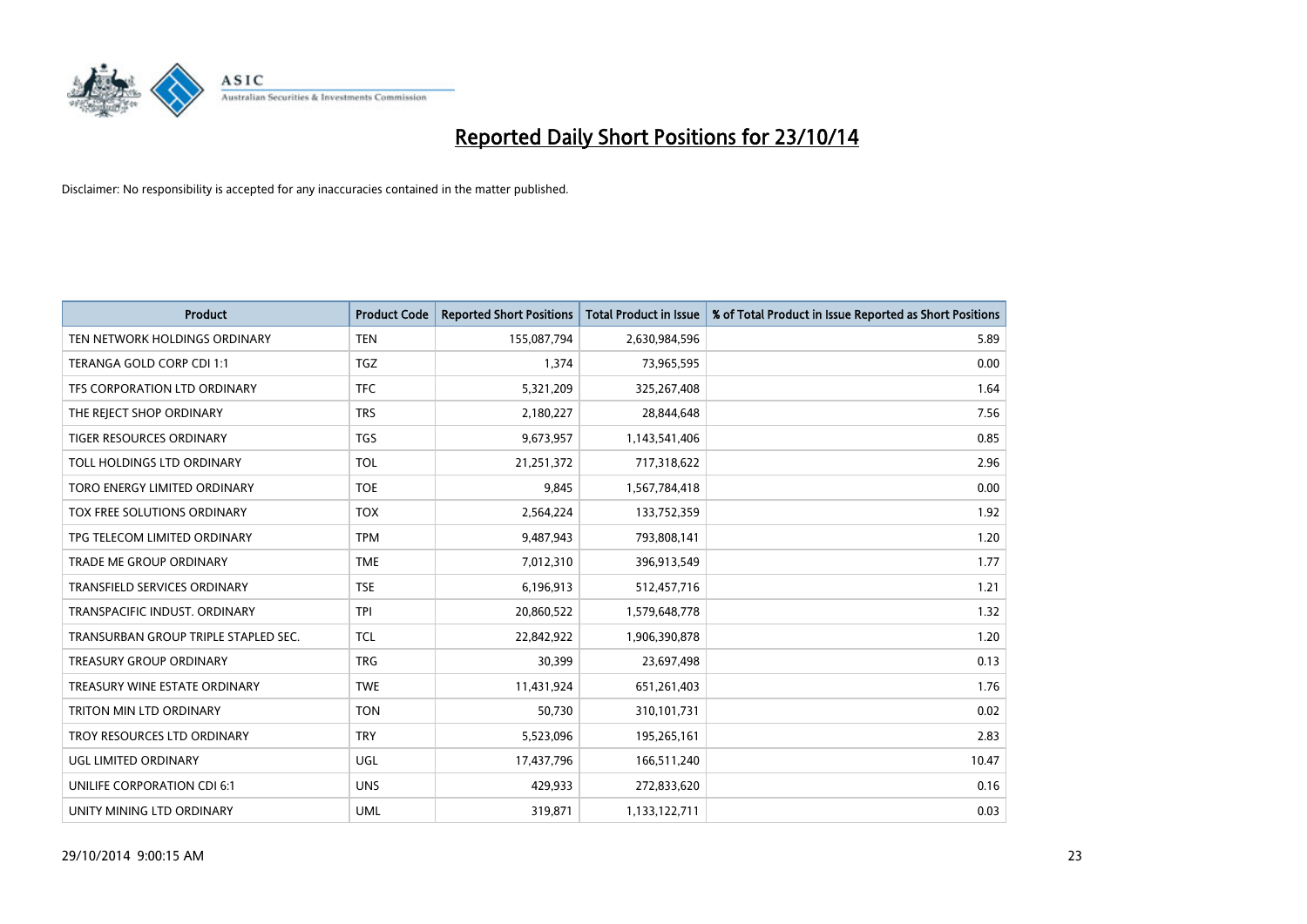

| <b>Product</b>                       | <b>Product Code</b> | <b>Reported Short Positions</b> | <b>Total Product in Issue</b> | % of Total Product in Issue Reported as Short Positions |
|--------------------------------------|---------------------|---------------------------------|-------------------------------|---------------------------------------------------------|
| <b>UXC LIMITED ORDINARY</b>          | <b>UXC</b>          | 2,593,510                       | 329,728,102                   | 0.79                                                    |
| <b>VEDA GROUP LTD ORDINARY</b>       | <b>VED</b>          | 17,356,979                      | 842,055,406                   | 2.06                                                    |
| <b>VENTURE MINERALS ORDINARY</b>     | <b>VMS</b>          | 163,000                         | 287,320,170                   | 0.06                                                    |
| VILLAGE ROADSHOW LTD ORDINARY        | <b>VRL</b>          | 607,564                         | 159,509,459                   | 0.38                                                    |
| <b>VIRGIN AUS HLDG LTD ORDINARY</b>  | <b>VAH</b>          | 52,189,709                      | 3,524,912,131                 | 1.48                                                    |
| <b>VIRTUS HEALTH LTD ORDINARY</b>    | <b>VRT</b>          | 3,684,030                       | 79,847,678                    | 4.61                                                    |
| <b>VISTA GROUP INTERNAT ORDINARY</b> | VGI                 | 1,000                           | 79,813,089                    | 0.00                                                    |
| <b>VOCATION LTD ORDINARY</b>         | <b>VET</b>          | 15,666,463                      | 230,000,000                   | 6.81                                                    |
| <b>VOCUS COMMS LTD ORDINARY</b>      | <b>VOC</b>          | 562,381                         | 104,803,018                   | 0.54                                                    |
| WAM CAPITAL LIMITED ORDINARY         | <b>WAM</b>          | 30,000                          | 340,603,969                   | 0.01                                                    |
| WARRNAMBOOL CHEESE ORDINARY          | <b>WCB</b>          | 19                              | 56,098,797                    | 0.00                                                    |
| <b>WATPAC LIMITED ORDINARY</b>       | <b>WTP</b>          | 2,525                           | 189,258,397                   | 0.00                                                    |
| <b>WDS LIMITED ORDINARY</b>          | <b>WDS</b>          | 560,863                         | 144,740,614                   | 0.39                                                    |
| WEBIET LIMITED ORDINARY              | <b>WEB</b>          | 1,466,180                       | 79,397,959                    | 1.85                                                    |
| <b>WESFARMERS LIMITED ORDINARY</b>   | <b>WES</b>          | 7,162,554                       | 1,143,274,951                 | 0.63                                                    |
| WESTERN AREAS LTD ORDINARY           | <b>WSA</b>          | 16,492,652                      | 232,580,131                   | 7.09                                                    |
| WESTERN DESERT RES. ORDINARY         | <b>WDR</b>          | 2,490,070                       | 620,049,919                   | 0.40                                                    |
| WESTERN DESERT RES. RIGHTS 31-MAR-14 | <b>WDRR</b>         | 17,835                          | 120,009,662                   | 0.01                                                    |
| <b>WESTFIELD CORP STAPLED</b>        | <b>WFD</b>          | 2,389,130                       | 2,078,089,686                 | 0.11                                                    |
| WESTFIELD GROUP ORD/UNIT STAPLED SEC | <b>WDC</b>          | 1,947,473                       | 2,078,089,686                 | 0.09                                                    |